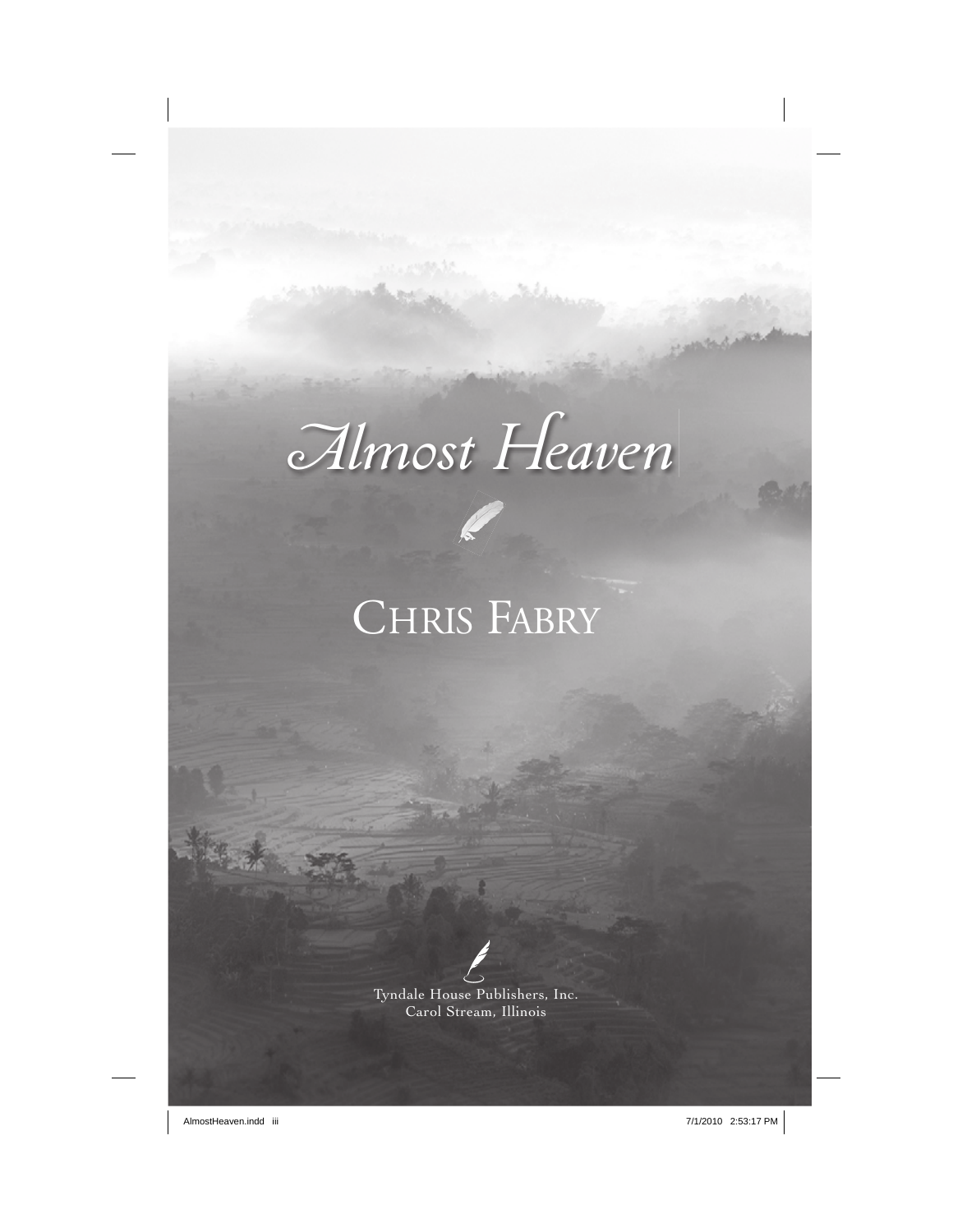Visit Tyndale's exciting Web site at www.tyndale.com.

Visit Chris Fabry's Web site at www.chrisfabry.com.

*TYNDALE* and Tyndale's quill logo are registered trademarks of Tyndale House Publishers, Inc.

*Almost Heaven*

Copyright © 2010 by Chris Fabry. All rights reserved.

Cover photo of sky copyright © by Bruno Morandi/Getty Images. All rights reserved.

Cover photo of mandolin copyright © by Bright/Dreamstime. All rights reserved.

Cover photo of feather copyright © by Alexander Potapov/iStock. All rights reserved.

Author photo copyright © 2009 by Edward McCain, www.mccainphoto.com. All rights reserved.

Designed by Beth Sparkman

Edited by Sarah Mason

Unless otherwise indicated, Scripture quotations are taken from the *Holy Bible*, King James Version.

The Scripture quotations in the epigraph and in chapter 34 are taken from the *Holy Bible*, New Living Translation, copyright © 1996, 2004, 2007 by Tyndale House Foundation. Used by permission of Tyndale House Publishers, Inc., Carol Stream, Illinois 60188. All rights reserved.

This novel is a work of fiction. Names, characters, places, and incidents either are the product of the author's imagination or are used fictitiously. Any resemblance to actual events, locales, organizations, or persons living or dead is entirely coincidental and beyond the intent of either the author or the publisher.

#### **Library of Congress Cataloging-in-Publication Data**

Fabry, Chris, date. Almost heaven / Chris Fabry. p. cm. ISBN 978-1-4143-1957-5 (sc) I. Title. PS3556.A26A78 2010 813'.54—dc22 2010021758

Printed in the United States of America

16 15 14 13 12 11 10 7 6 5 4 3 2 1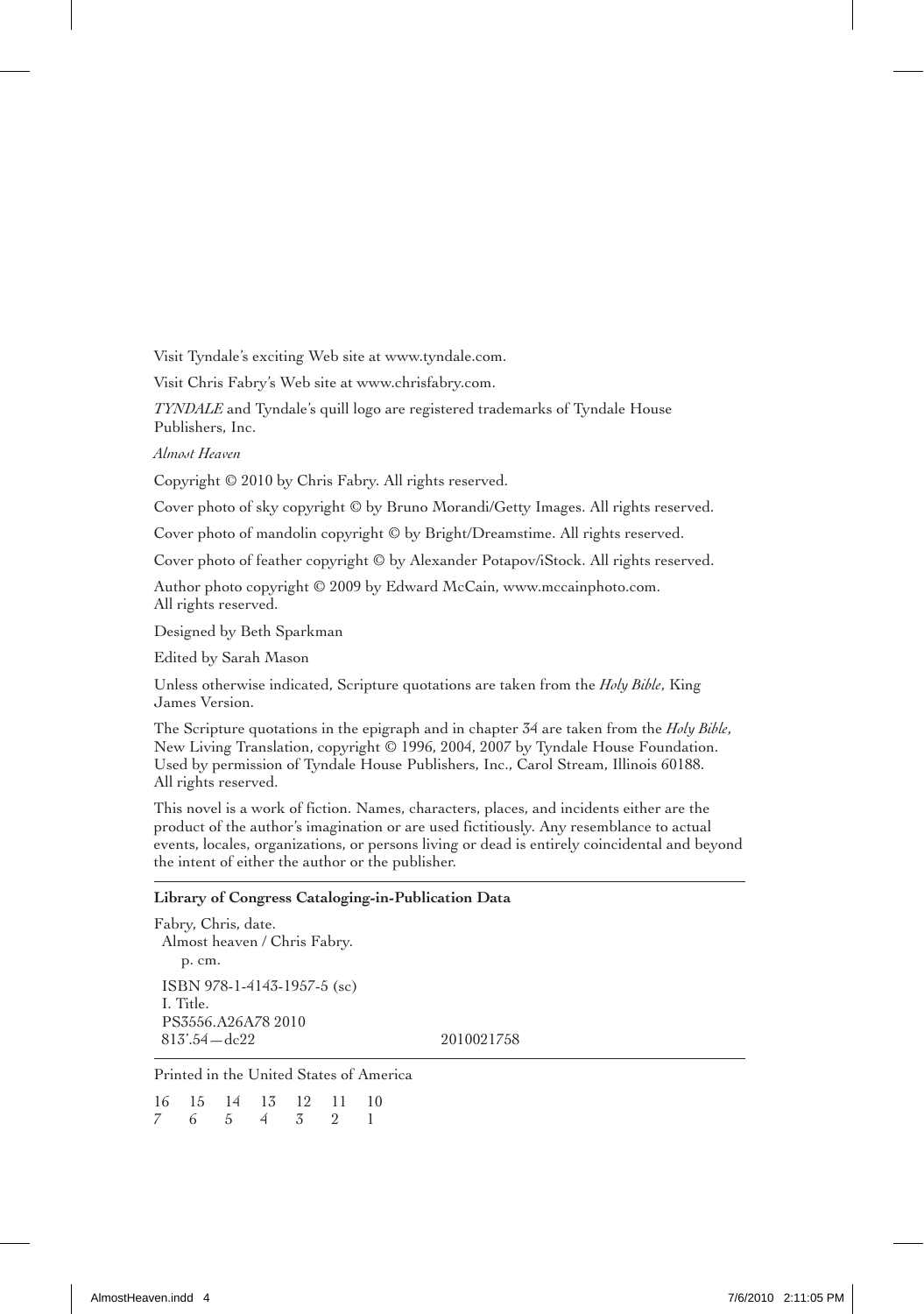*To the memory of James William "Billy" Allman and Barbara Kessel.*

*You are both missed.*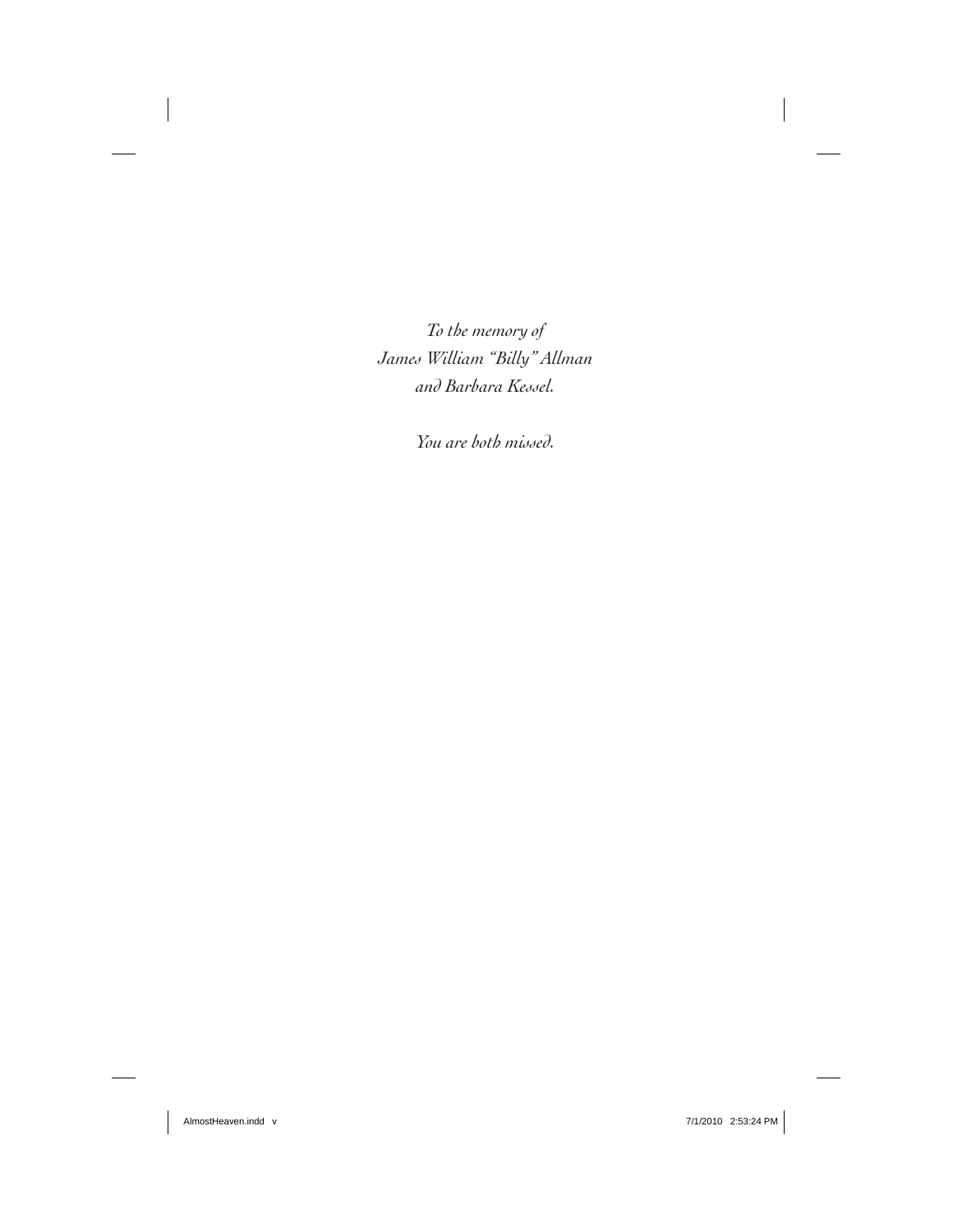In West Virginia, history often repeats itself. Perhaps the fact that our history is so painful explains why it is so poorly understood.

*John Alexander Williams*



Therefore, angels are only servants—spirits sent to care for people who will inherit salvation.

*Hebrews 1:14*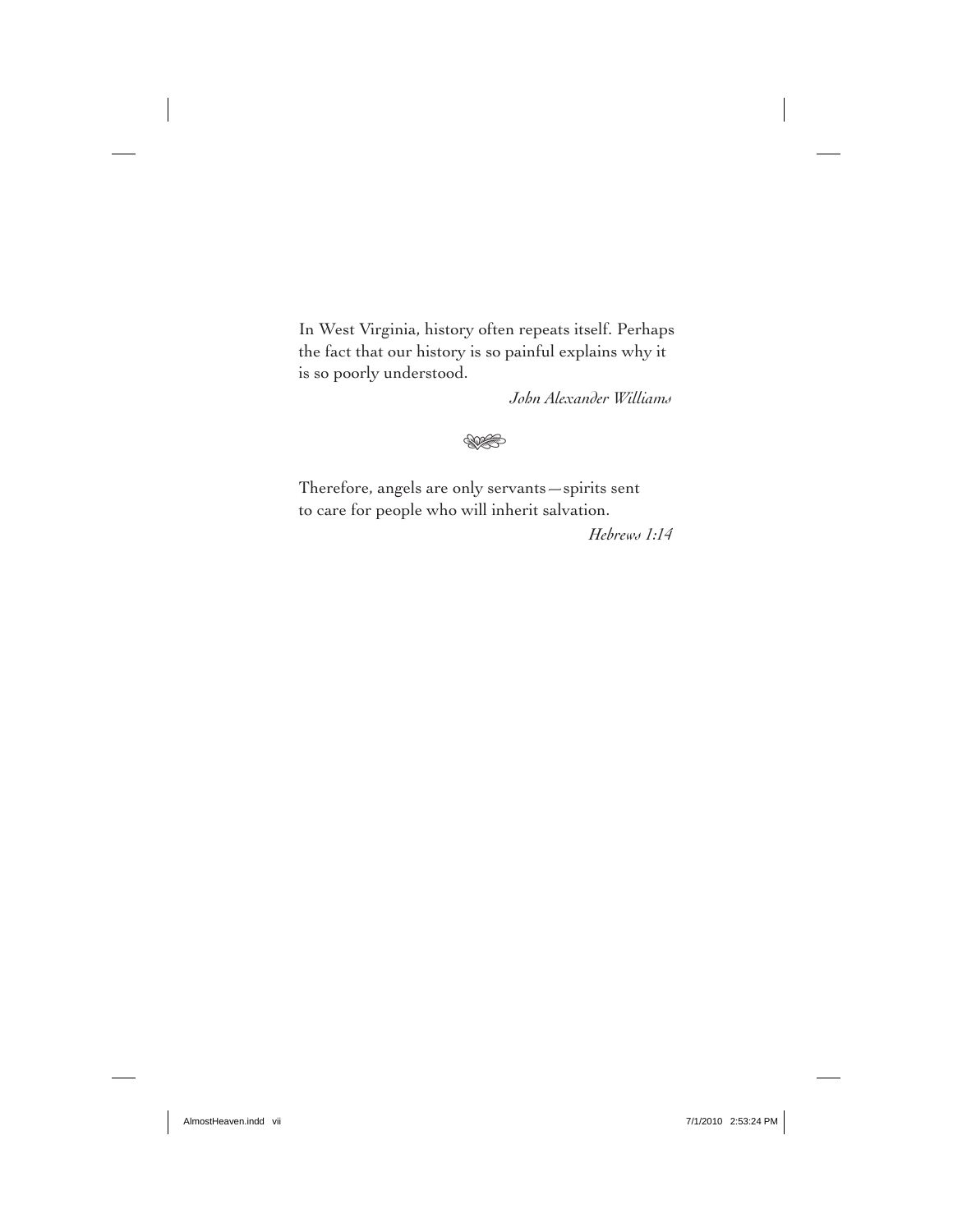#### **PROLOGUE**

DOGWOOD, WEST VIRGINIA 2006

Becky Putnam stepped onto Billy Allman's front porch, a camera strung over one shoulder and a reporter's notebook in the other hand. She had graduated with a degree in journalism from Marshall University, a minor in English literature, and felt lucky to have a job in her chosen field. But after a few more assignments like this one, she was going to apply at the new Target. She'd heard they were hiring.

A friend of the owner had mentioned something about Billy Allman and his new venture in town. It was a human-interest story, but not one worth telling in detail. She hoped to get a couple of usable snapshots and then head back to work on the obituaries. If there was anything that kept circulation up, it was the obituaries.

A dog growled inside when she knocked, and she noticed his brown and white coat through the small window by the door. He put his paws up and peered at her, then scratched at the door. She turned and looked at the hillside and the interstate in the distance, car tires whining with the muted wetness of a West Virginia rain. There was nothing like West Virginia rain to bring out the smell of the earth. Of course, she hated the smell of the earth and the West Virginia rain. She wanted to be working in Cincinnati or Lexington. Somewhere that could yield a double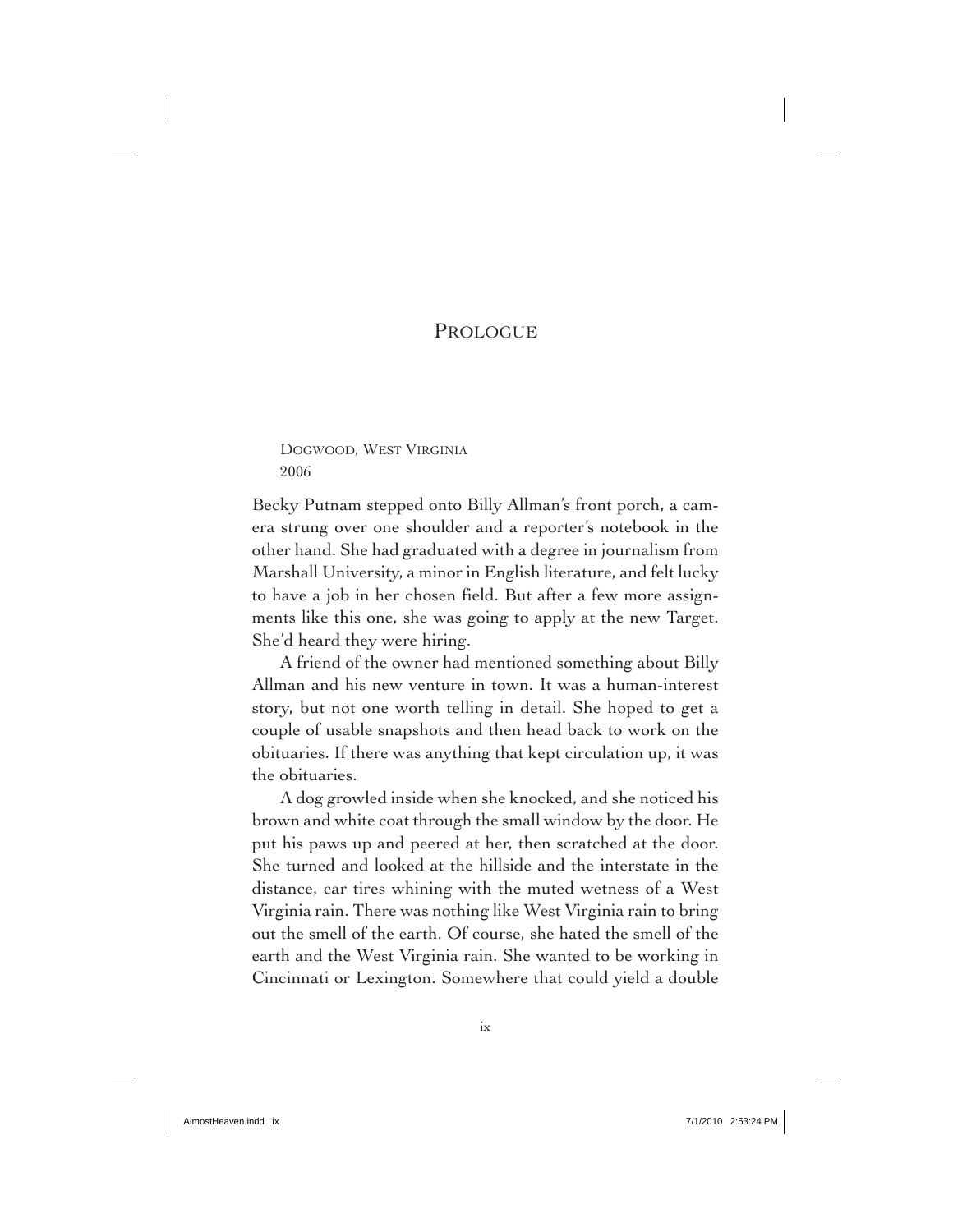homicide or some gang slayings. Instead she was stuck with a promo/puff piece about a guy who had built a radio station in his own house. What could possibly come from this?

The door opened, and there stood Billy Allman. She had expected someone eccentric, maybe with thick glasses and an Albert Einstein look. Wild hair. Or a Stephen Hawking body in a wheelchair. But Billy looked surprisingly normal. He had a crooked grin and hair that barely covered a growing bald spot. He wasn't short or tall, just average with an average build and hairy arms that hung down from a tight T-shirt with sweat stains in the underarms. His jeans had that unwashed look that led her to believe they could stand in the corner by themselves. His skin was washed-out, and she thought of the poem by Edgar Allen Poe that included:

*While the angels, all pallid and wan, Uprising, unveiling, affirm That the play is the tragedy, "Man," And its hero, the Conqueror Worm.*

She didn't know why she thought of that, other than the word *pallid*, which was how Billy looked. A tinge of ghost to his complexion. She guessed it was from being inside most of the day.

"You must be Becky," he said. "Come on in. Don't mind him; he'll just lick you to death."

He shook her hand and backed inside, looking about and straightening some newspapers on an old couch. Lined up against the wall was a collection of old radios. She asked about them, and Billy went into a dissertation about the year they were made and how long it took him to restore them. He turned one on and let her hear the sound quality and smiled as he tuned the dial.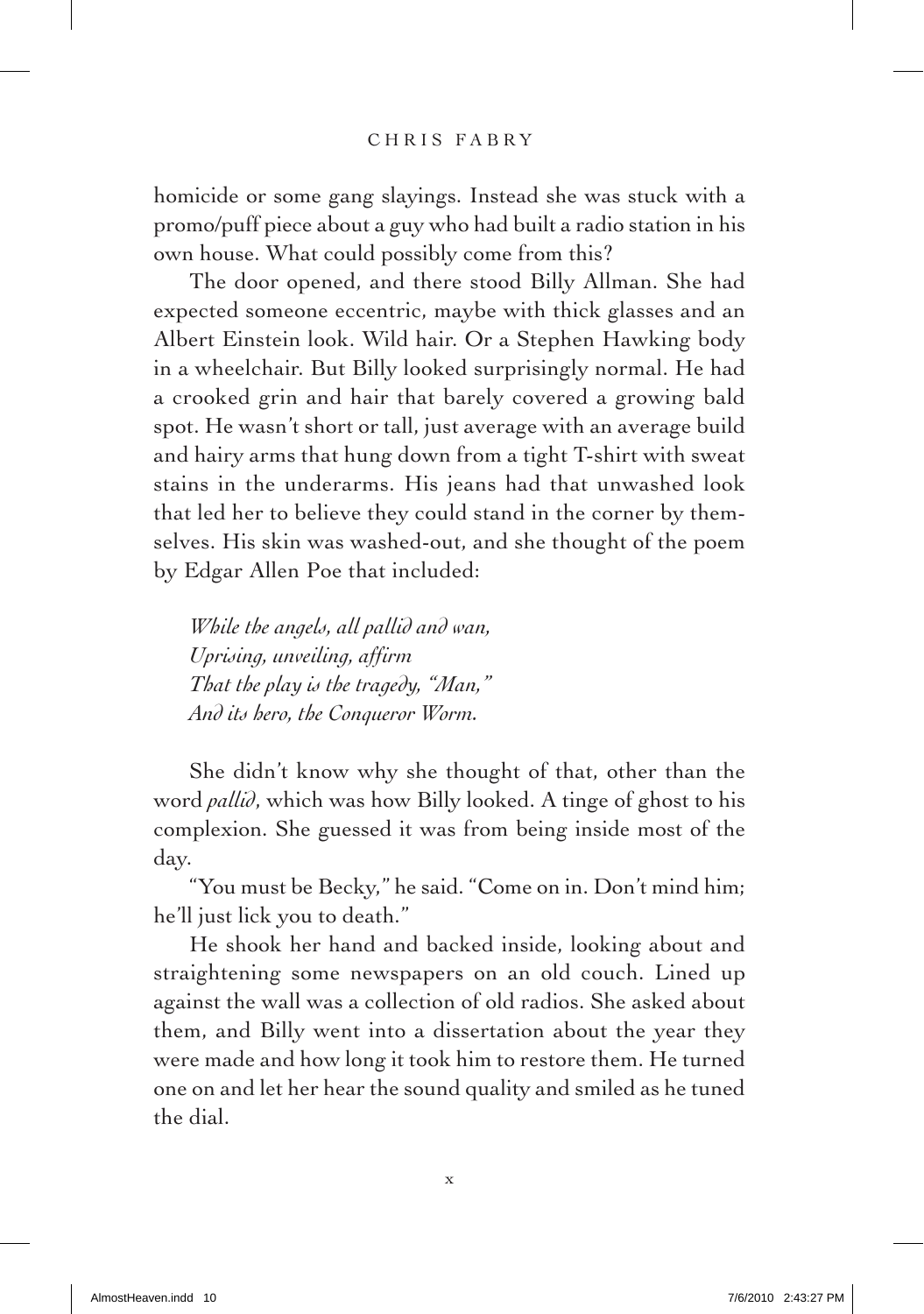More to keep the movement going forward than from a keen interest, she said, "Do you mind if I take your picture in front of them?"

His eyes danced and he held up a finger for her to wait. He disappeared into a cluttered room and returned with what looked like a bookshelf with several tubes and knobs mounted on top. "This is my 1924 Atwater Kent. My pride and joy."

"Great," Becky said.

He knelt in front of the other radios and rested the shelf on one leg as she snapped the photo. Then Billy led her into the control room, and she took a few more with him at the microphone with headphones on.

When she was done, they sat in the living room and she took some notes. He offered her a drink of water, but by the looks of the dishes in his sink, she didn't want to take the chance. The room was stuffy and close, and the odor of sweaty clothes and stale breath and old wood made her eyes water.

"Is there a Mrs. Allman?" she said.

"No, my mother is gone. . . . You mean a wife?" Billy blushed. "No. I've n-never married."

"You must be quite proud of this accomplishment," Becky said, changing the subject. "Not everyone can build their own radio station."

Billy nodded. "This is about the happiest day of my life."

She wondered what was on the opposite end of that spectrum. If this was the high point, what could possibly be the low point?

She asked a few more questions and took one of his business cards with the station's slogan on the front. "Is there anything you'd like to add that I haven't asked?" That was one of those questions they taught you in journalism school.

"You've pretty much covered it, I guess." He walked her out, and as she stood on the porch, he leaned against the door, the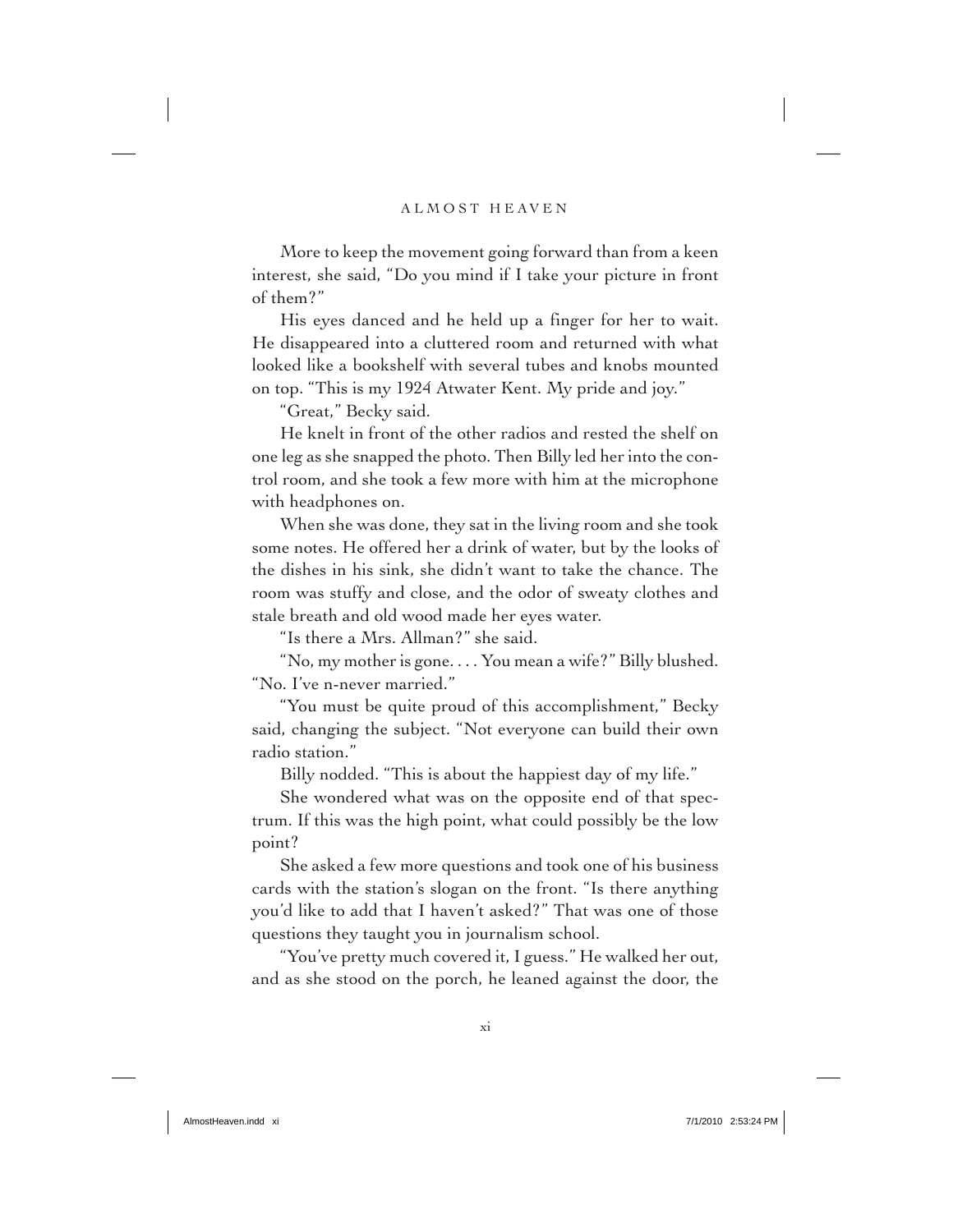dog sitting at his feet dutifully. "I know it's not much. I mean, I know most people probably will pass right over my picture and the news about the station. But I appreciate you taking the time to come all the way out here. I appreciate your interest."

His sincerity almost took her breath away. She smiled and shook his hand again. "It's been a pleasure meeting you, Mr. Allman. I hope you like the story we run."

"I'm sure I will."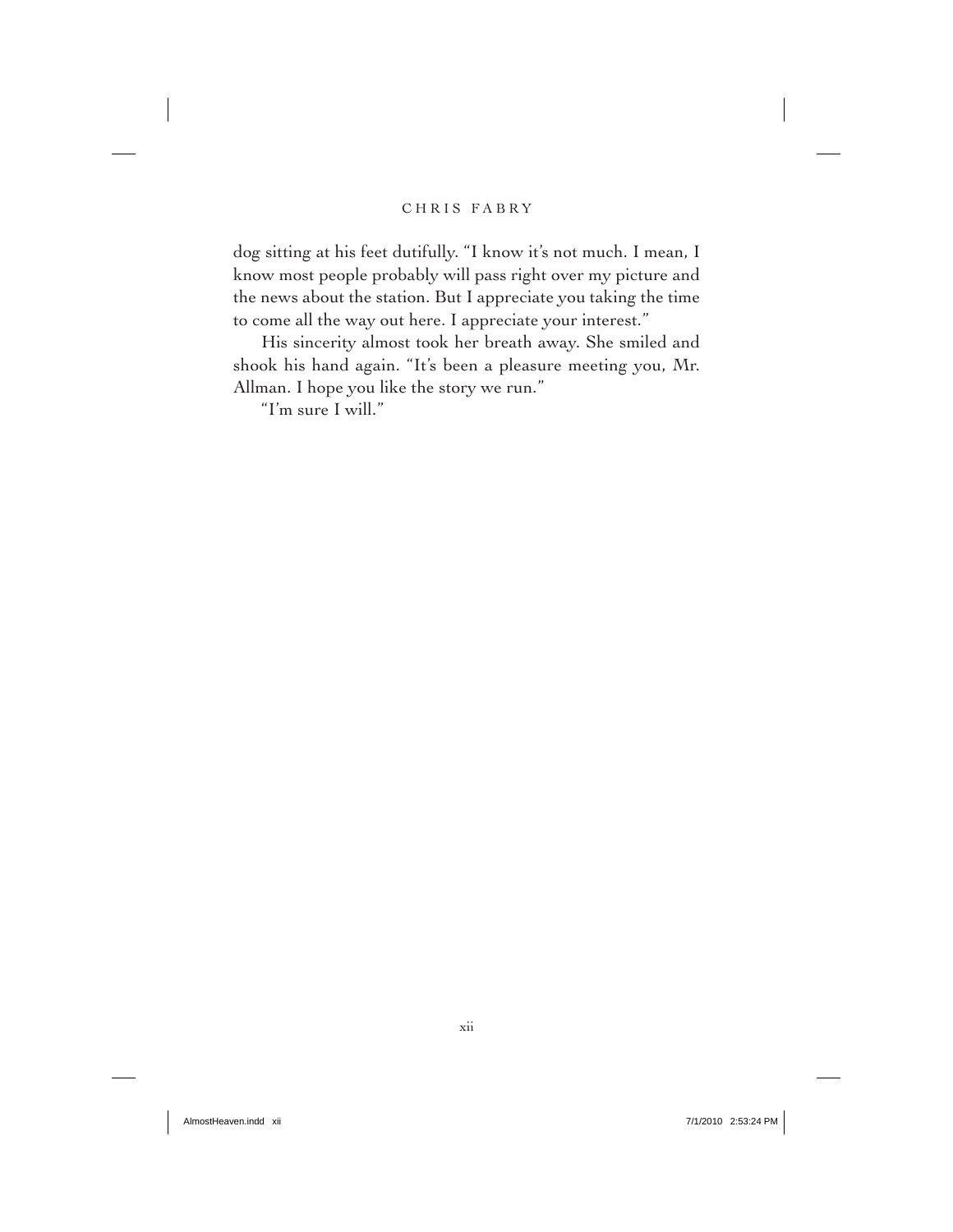### PART ONE

**PLODE** 

### *All My Memories*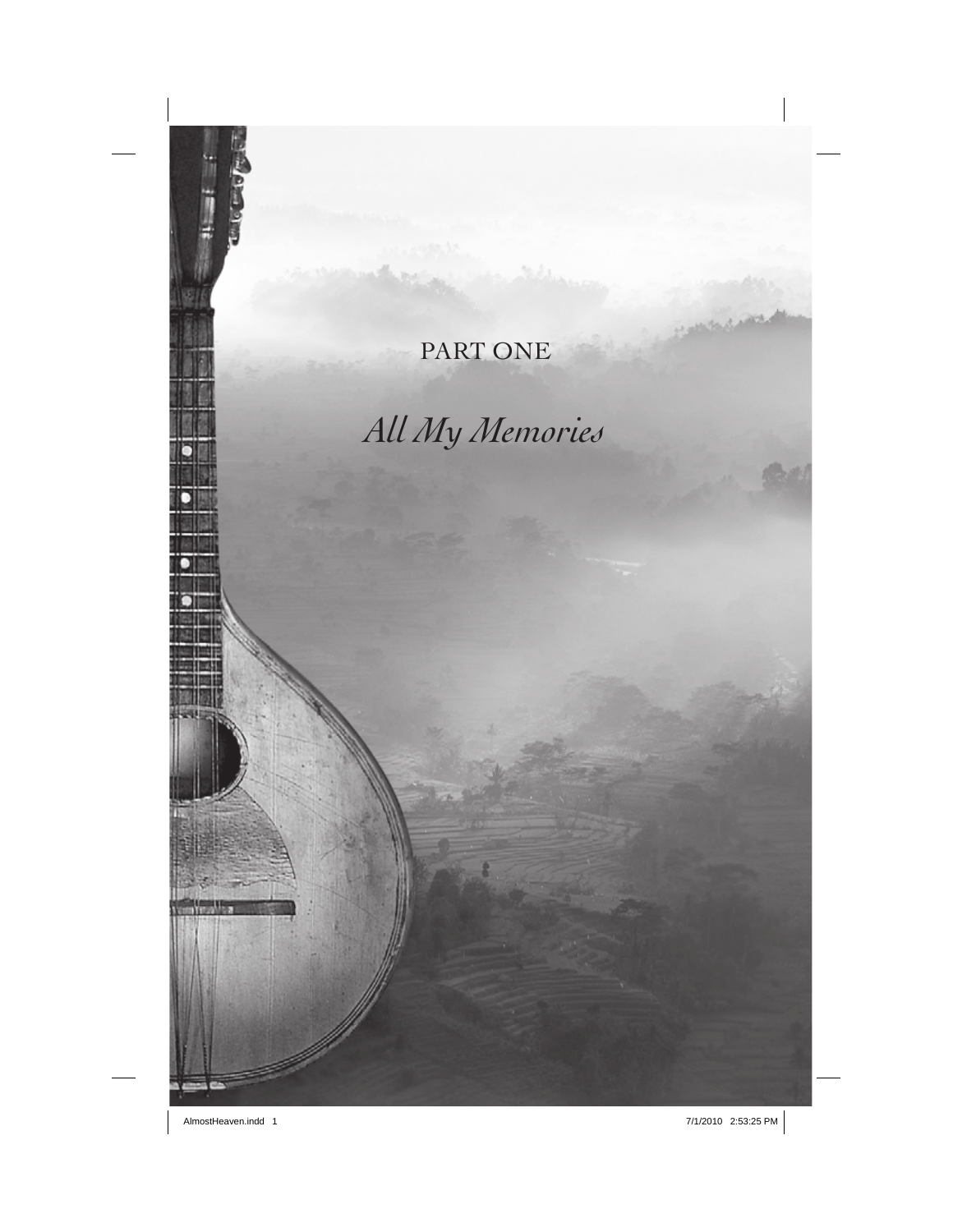

I suppose you can sum up a man's life with a few words. That's what the newspaper tries to do with an obituary. And it's what that reporter will try to do in her article. "Billy Allman . . . resident of Dogwood . . . lifelong dream to build a radio station . . ." She'll do a fine job, I'm sure. She seemed kindhearted and the type that will get her facts straight, but I know there will be a lot of my life that will fall through the cracks.

I believe every life has hidden songs that hang by twin threads of music and memory. I believe in the songs that have never been played for another soul. I believe they run between the rocks and along the creekbeds of our lives. These are songs that cannot be heard by anything but the soul. They sometimes run dry or spill over the banks until we find ourselves wading through them.

My life has been filled with my share of dirges and plainsongs. I would sing jaunty melodies of cotton candy and ice cream if I could, a top-40 three-minute-and-twenty-second tune, but the songs that have been given to me are played in A minor and are plagued with pauses and riffs that have no clear resolution. I ache for some major chord, a tonal shift that brings musical contentment. I do not know if I will find that.

Throughout my life I have dedicated myself to God. I told him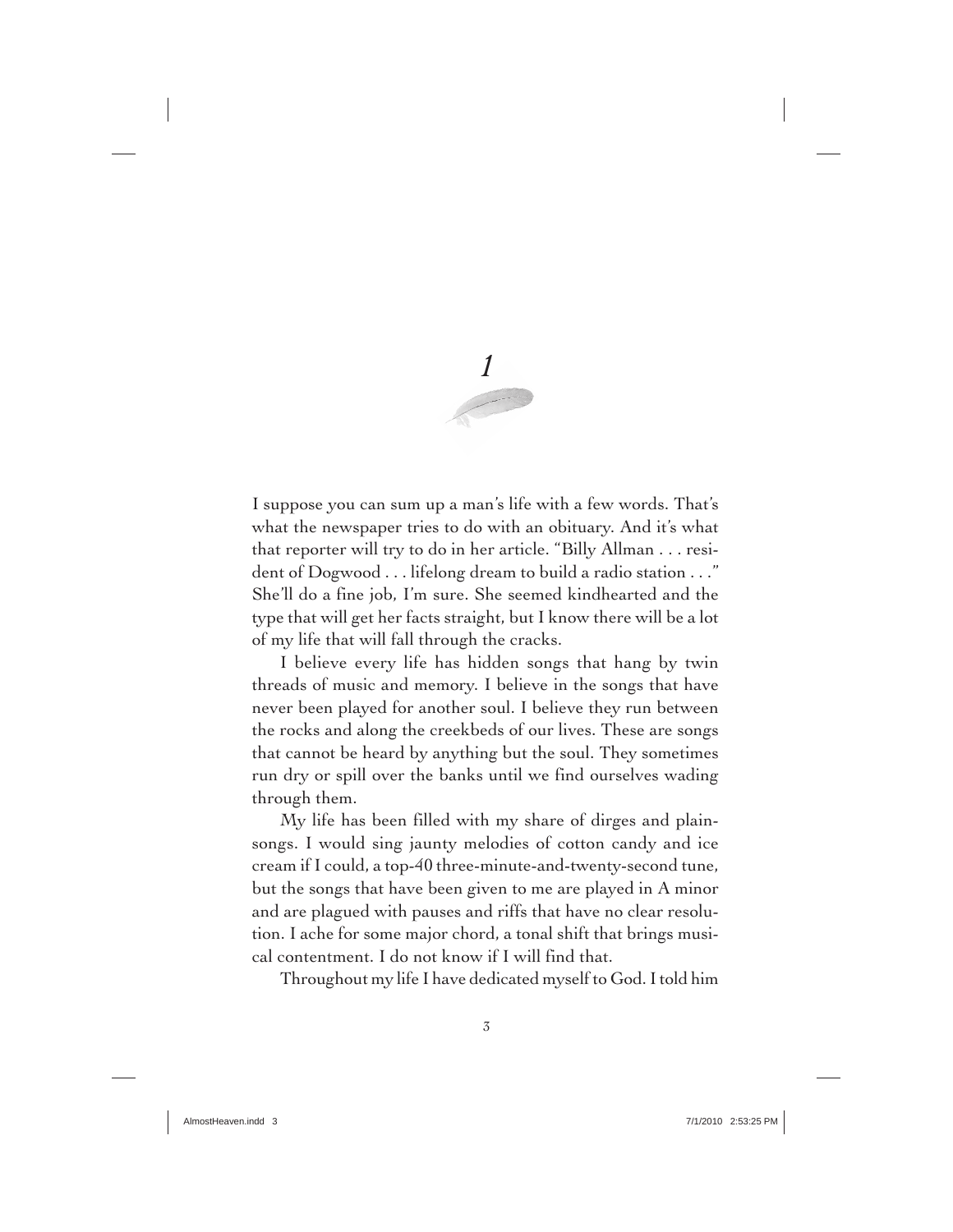early on that I would go anywhere and do anything he wanted. No holding back. But as time slipped and the conversation has become more one-sided, that plan has appeared haphazard at best. God has seemed massively indifferent to my devotion, if he has even heard my cries.

I suppose I need to put this story down in an ordered fashion to make sense of the silence and to fill in the missing places of my own. Or perhaps I will be able to convince the people who know me as a hermit that there was some reason for the pain. Our lives are judged by a few snapshots taken at vulnerable moments, and I have decided to set my hand to recording the flashes I can recall, the ones revealing my motivations. The look on that reporter's face as I showed her the disparate parts of my life made me want to put this down in my own words. But this is not really for those outside looking in. This is for me.



One of the neighbors described the morning of February 26, 1972, as a cold stillness. I woke up at the first sign of the overcast light. It was my tenth birthday, and as children will do, I did not want sleep to steal any of the good apportioned to me that day. I had invited three boys from my class to the first and last party my parents would ever offer. After that day, Mama never wanted to celebrate a thing, I guess. She had baked a cake the night before and I wanted a piece so bad I could taste it. I can still smell the cherry icing if I close my eyes and think hard enough.

I flipped on the TV to watch the only channel we got in the hollow. Too early for *Johnny Quest* or *Scooby Doo*, my favorites. It was some preacher talking about a prophecy of sudden destruction and how it would come like a thief in the night, like a woman's labor pains. We should be prepared. We should cry out to God now before that destruction came.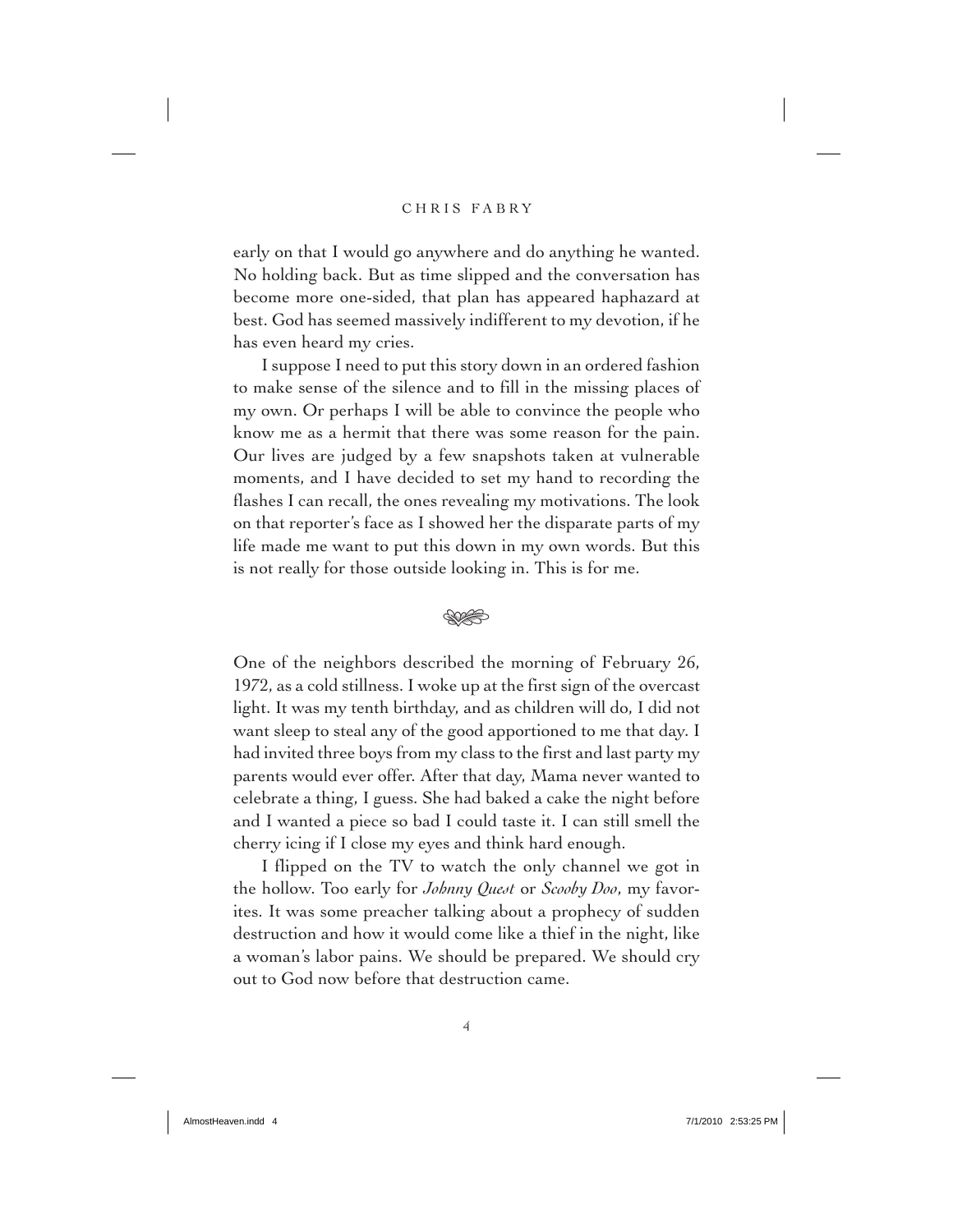At ten, I hadn't committed many mortal sins, so there wasn't much reason for me to think that his message had bearing on my life. But after the fact I wondered if what happened was because I was too prideful or had asked for too many presents. Children will do that—make everything about them, as if some decision they make will change the course of history. If I had prayed right then and there, would things have been different? If I had cried out to God for mercy, would he have changed the course of Buffalo Creek?

I turned off the TV and went to the front window, where the beads of water streaked the awkwardly cut glass and drifted down to the softening wood that tried to hold it all together. In the wintertime the wind whistled through those panes and ice formed on the inside so thick you could scrape your name. Now the water soaked the window through, and streams flowed down the dirt driveway to the road, washing the mud across it. The sight of that misty morning ran cold through me. It was as if the leaves had known better. They had escaped and left the trees looking like sticks on the silent hillside.

Daddy had left the house in the evening to check on the creek because it was up to the top of its banks. He came back to tell us a bunch of people had already gone to the high school because they thought the dam was going to break. The fellow from the coal company had assured everyone up and down the valley that nothing was wrong. We should just stay in our houses. Ride out the rain.

"You think we ought to get over to the school?" Mama had said.

Daddy rubbed his chin. "I think we ought to wait it out and see." Daddy had faith in the company, but not as much as he had in God.

I noticed a muddy spot on the front porch that wasn't there the night before, so I could tell Daddy had been back, but now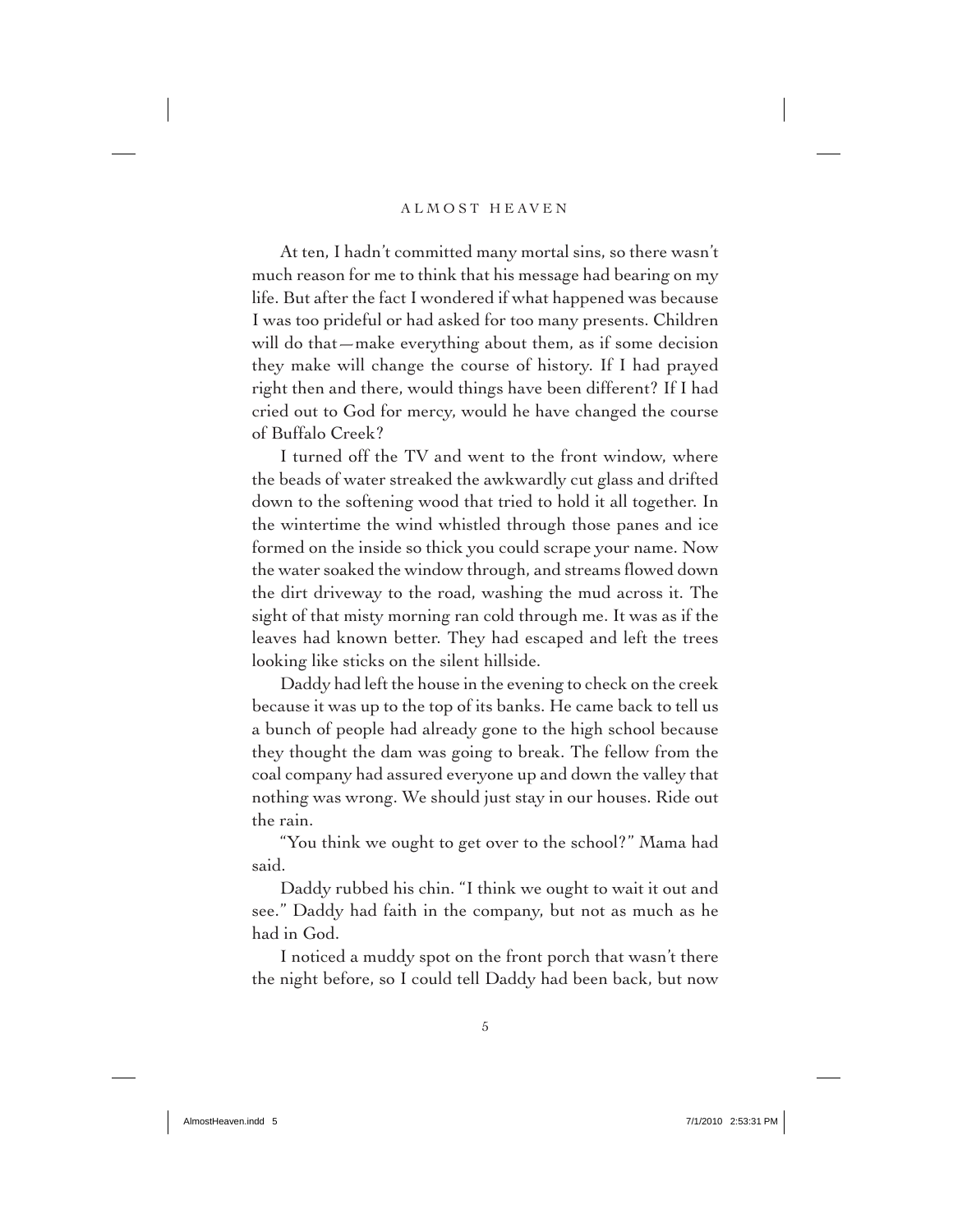I figured he was checking the dam one more time. There wasn't much movement on the road, just a few cars spraying water as they passed. And then I saw him, moving faster than usual. My father had a gentleman's gait. He never seemed in a hurry, sort of like my idea of what Jesus must have been like walking along in dusty Israel. He always had time to reach down and give a dog a pat on the head or to pull me close to him with one of those big hands. Like other people who make their homes on the sides of mountains, he took things in stride. He believed that a person in haste usually missed out.

But my daddy walked straight inside the house that morning without taking his boots off. The mud was everywhere, and all I could do was stare at his feet and wonder what had happened because Mama would kill him when she saw it.

"Where's your mother?" he said.

"Still asleep," I said. "What's wrong?"

"Arlene!" he shouted. I heard the bedsprings creak, and he turned back to me before he walked down the hall. "Get dressed quick."

"Is it the dam?" I said.

"Yeah, it's the dam."

I threw on a pair of pants and a shirt over the T-shirt I'd slept in. Though they tried to speak softly, I could hear everything. I heard everything they said about me at the breakfast table each morning and everything they talked about in bed through the thin walls of that tiny house. At least everything I wanted to hear. Sometimes I didn't want to hear a word from them because of the pain it brought about my older brother Harless.

"I don't like the looks of it," he said. "Water is just about to the top. If that thing goes, it's going to wipe this whole valley out. And everybody with it."

Mama pulled on her robe and hurried down the hallway. "Is that what the company's saying?"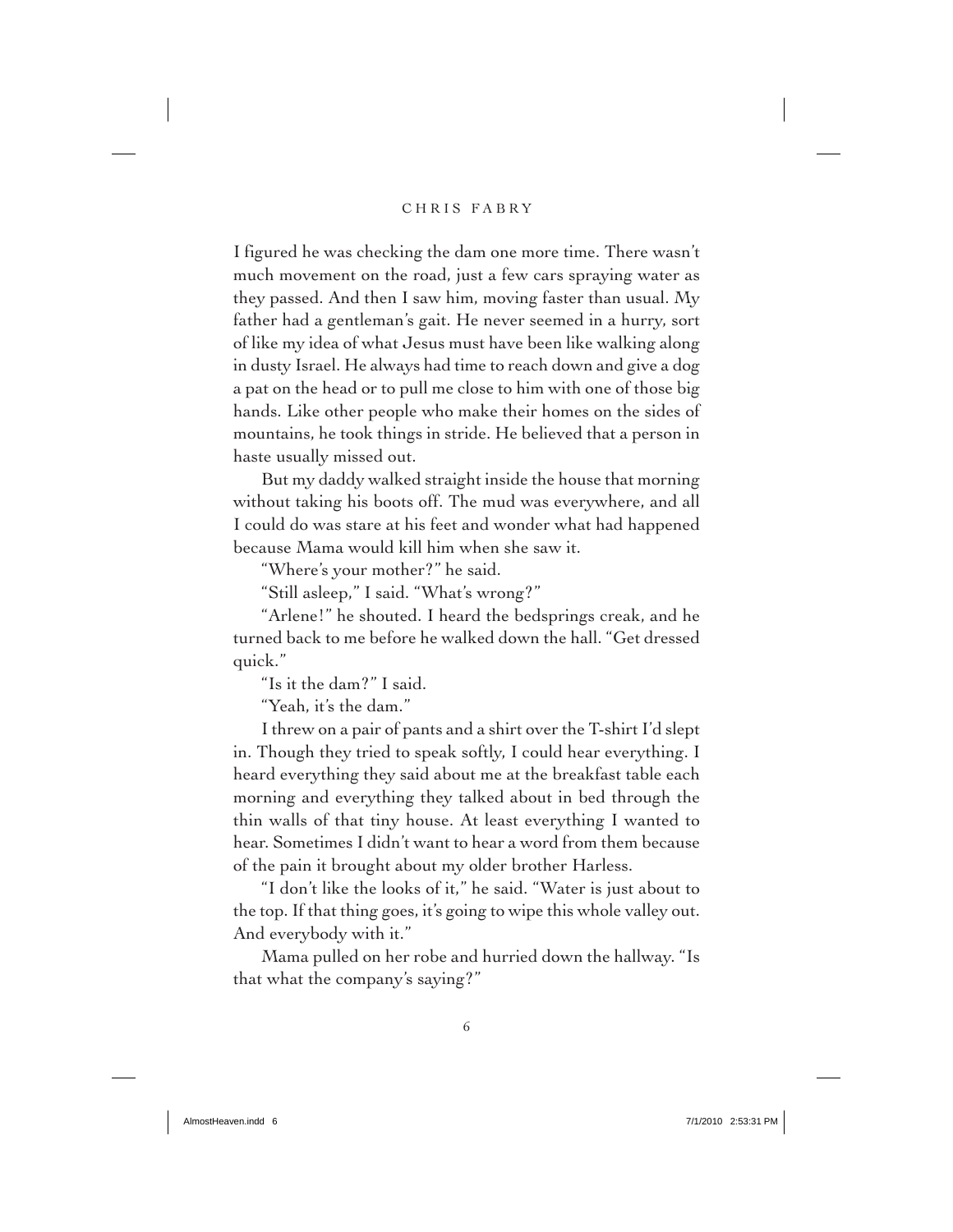Daddy followed her in his muddy boots. Since the company had let us buy the house, he had taken such pride in keeping it clean and neat. He even planted trees and bushes in front.

"I don't trust Dasovich," Daddy said. "He went through again this morning telling us not to worry. That he was going to install another leak pipe. But the top of that dam is like a baby's soft spot. And if I'm right, there's enough water behind number three to stretch from there to the Guyandotte and back again and cover this whole valley."

Mama had the Folgers can out but she wasn't opening it. The cake she'd made sat on a white plate with wax paper over it.

Daddy looked at me. "Get your shoes on."

"Where are we going?" I said.

"Over to the school. Put some clothes in the basket yonder. Just in case. And take it to the car."

"What about the party?" As soon as I said it, I felt bad. The look on his face made me ashamed of being so selfish. But I couldn't help it. And the tears came.

"Your friends will probably be over there," he said. "It'll be one big party. Then when it's safe, we'll come back." He touched my shoulder and nodded toward my room. "Arlene, you get dressed and I'll grab a suitcase."

Mama put the cake in a hatbox, and I hurried to get the basket of clothes. I grabbed my Bible and Dad's mandolin and put them between the underwear and T-shirts and jeans, then walked out on the porch and down the cinder-block steps. Thunder was under there looking at me. He was our little beagle who slept outside. Daddy would take him rabbit hunting and he said he was the best, but I liked it when he curled up next to me while I watched TV. Mama would let me bring him in every so often as long as he wasn't wet and didn't come begging in the kitchen. I would scratch his back and watch his hind legs go to running. We called him Thunder because of that bellow of a bark.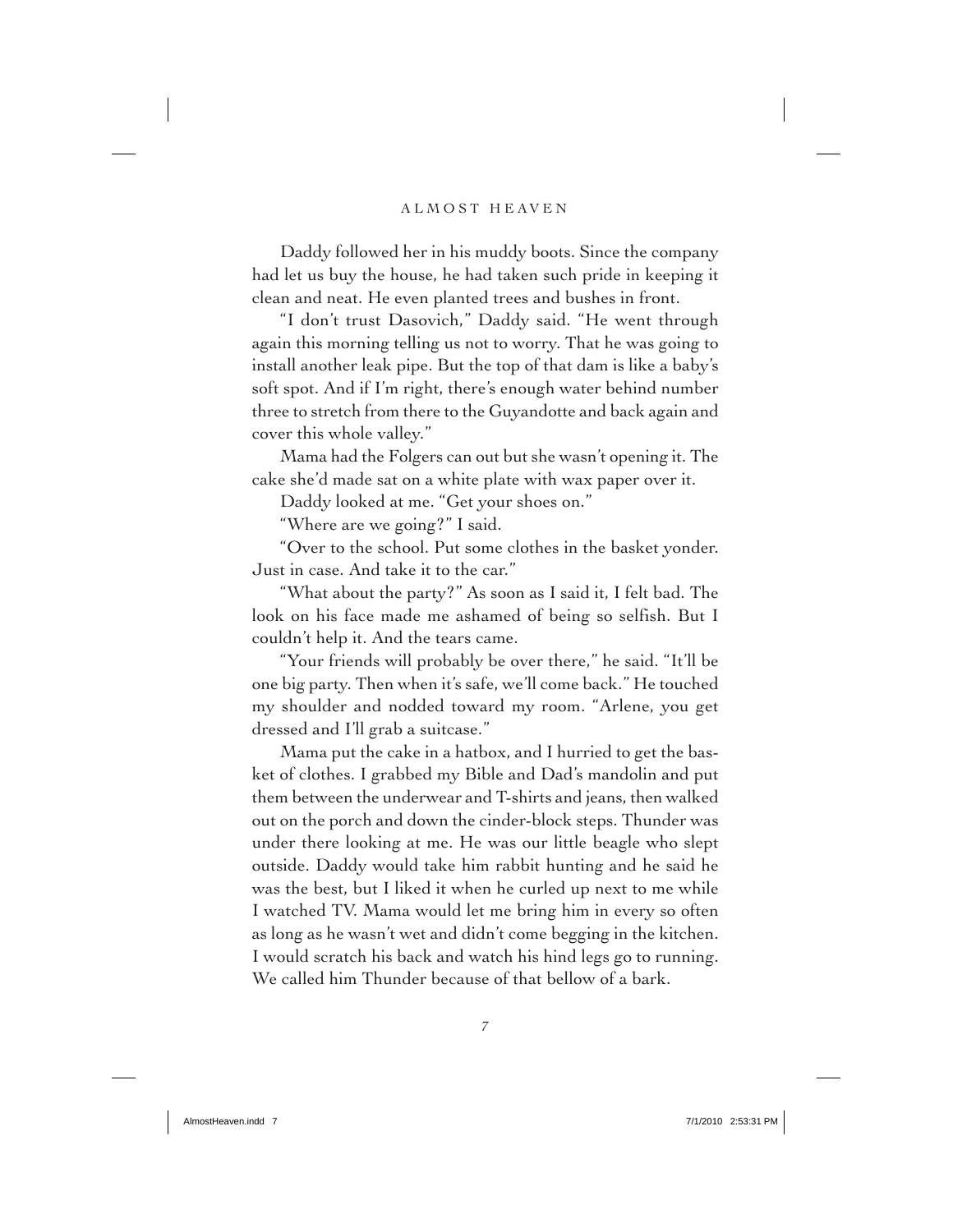I bent down and looked under the porch. "Come on, boy," I coaxed, but he kind of whined and his eyes darted left and right, like there was something beyond me that spelled trouble.

Daddy came out of the house with the old suitcase my papaw brought with him when he stayed with us before he died. My daddy was born in Omar, and Papaw was from Austria-Hungary, back before it was just Austria or Hungary. Papaw always said the West Virginia hills reminded him of his homeland. He took to mining like a duck to water, though I think he would have lived longer if he'd have just farmed.

Daddy brought out the suitcase in one hand, and in the other was a drawer from the desk with all of our pictures. On top of the drawer was a hatbox holding the cake Mama had made. "Open the door," he said, and when I didn't get to it fast enough, he grumbled and set the suitcase on the car and popped open the door and put everything inside. "Get in. Quick."

Mama came down the steps holding Harless's picture against her chest. She had a look on her face that was pure worry. Mama was an uncommonly beautiful woman of the hills, with long hair that she cared for every evening with a pearl-handled brush her mother had given her. After she brushed it out, she braided it, and I remember it swinging down her back as she made breakfast in the morning. Daddy always said she had the hair of a Tuckahoe Indian maiden, and Mama would smile, but it was true. Her great-grandmother on her daddy's side had been from the tribe during the days when white people were offered money for Tuckahoe scalps.

Just as Mama made it to the car, there was a sound that echoed through the hills I will never forget. It was like hearing a car crash behind you; you knew exactly what it was, but you didn't want to turn your head and look because you knew there was going to be somebody dead back there. I heard stories later of the people who were higher up the creek and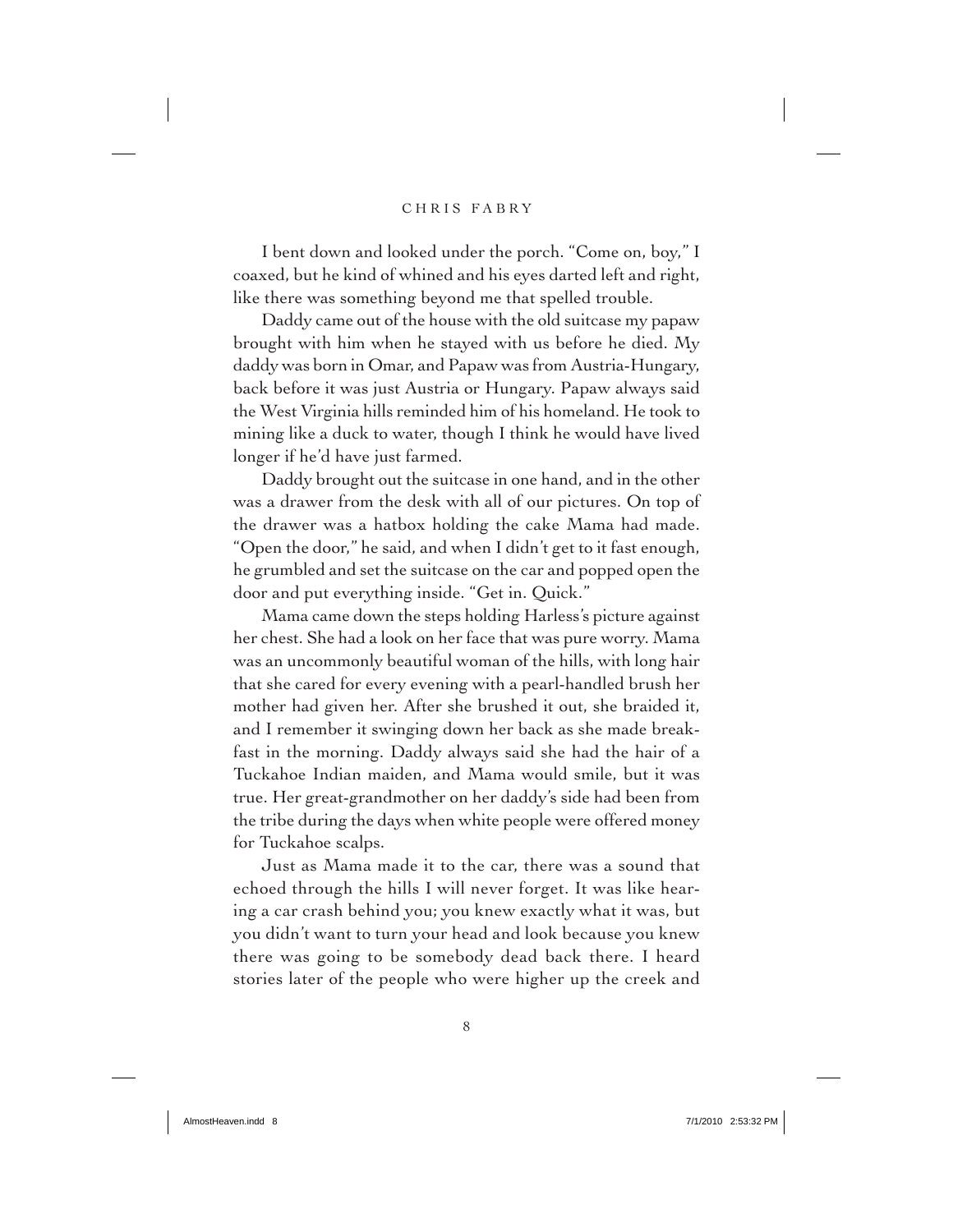what they saw after the upper dam broke and overwhelmed the other two. Daddy had said the company didn't have engineers building the dam, just a drawing of what it should be, and they turned the guys with bulldozers loose. All the waste from the mines was piled up as high as they could get it, but not packed down like it should be. When all that rain mixed with the water used to clean the coal, it made a lake filled to overflowing—132 million gallons is what they said later on. That's what was coming toward us, but of course we didn't know that for sure right then.

Thunder barked and ran out from under the house. I jumped out and yelled for him, but Daddy grabbed my arm and slung me back. "Stay in there." He whistled for Thunder, the high-pitched whistle I could never do, and the dog turned and looked at him, then kept running toward the creek like he was after a rabbit.

Daddy hopped in the car and started it up.

"Don't leave him!" I shouted.

"He'll be okay, Billy. Calm down."

We made it to the blacktopped road and headed down the valley, but as soon as we did, Mama looked at Daddy and said, "Other, what about Dreama?"

Daddy gave her a stare that said she was asking too much.

"She brought those kids over last night," Mama said. "The car's right there by the house. She won't know."

Daddy turned our Chevy Impala onto a dirt road that was nothing but mud and slipped and slid up the embankment. Mama asked what he was doing and he wouldn't answer her until he reached the tree line and set the emergency brake. "I'll be right back."

For some reason I still don't understand, he reached back and squeezed my leg. "You be good," he said.

I didn't want him to go. But there was nothing I could do. I just watched him slip and slide down the hill, almost like he was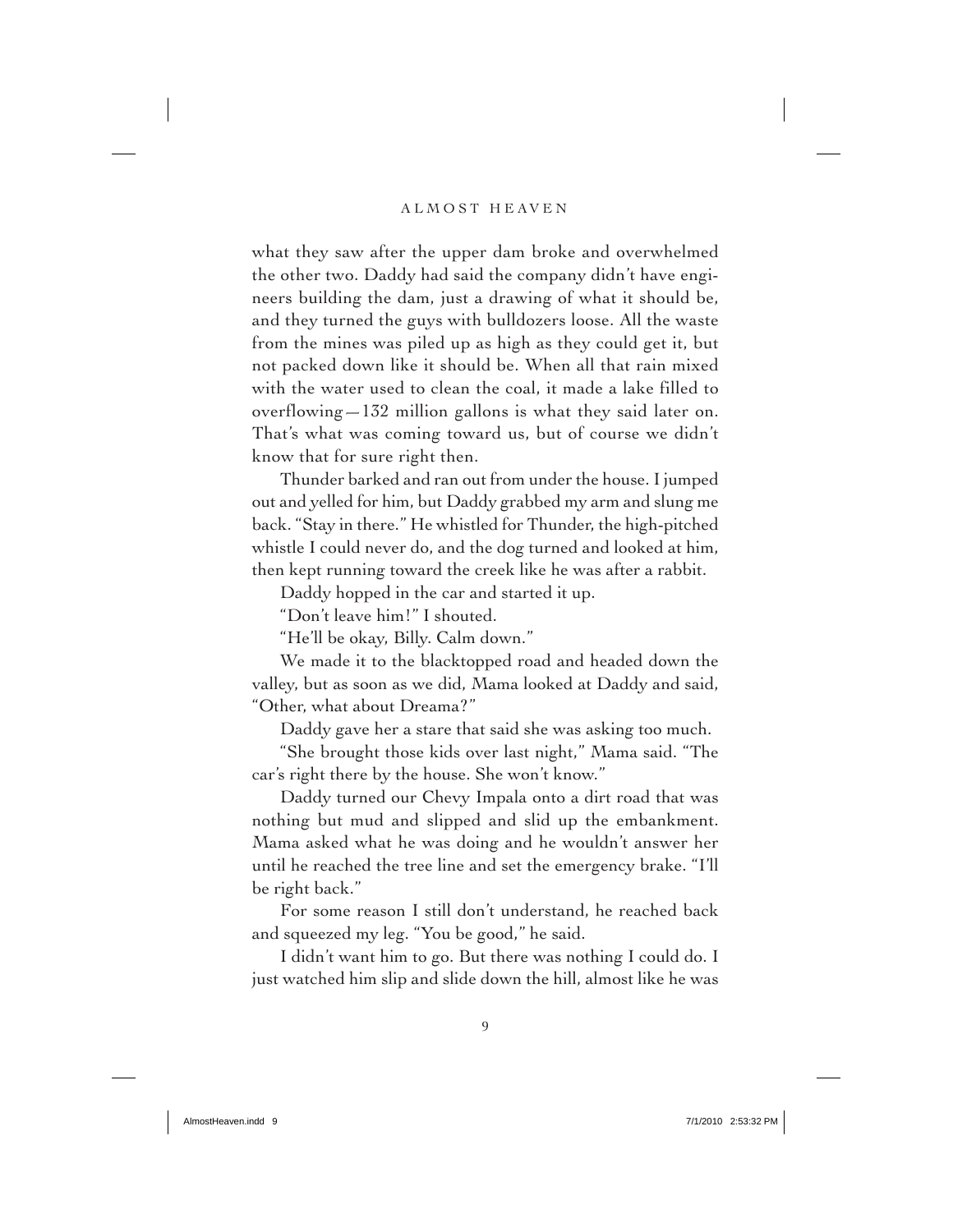trying to make us laugh, his one hand over his head, his other hand around the cigarette he was trying to keep dry.

"Lord, protect him," my mother said as she watched. She was always praying out loud like that. Just a sentence here or a sentence there that led to a running conversation with the Almighty on everything from baking banana bread to saving somebody's marriage. I imagined my daddy was doing exactly the same thing because he had the same kind of relationship with his Father in heaven.

The rain was still coming, running down the window, so I rolled mine down to get a better look, and that's when I saw Thunder coming up the creek bank barking and sniffing along the edge of the water. I yelled at Dad to get him, but he couldn't hear me. He kept sliding toward the house until he got to the porch. That's when we lost sight of him, but I guessed he was knocking on the door and trying to wake Miss Dreama up.

About that time a car came along honking its horn and that car was just going lickety-split. As the car raced on, I heard something upstream, and through the trees it looked like a semitrailer was moving fast along the road, except it was an actual house that was coming down the valley like a child will move a toy in the dirt. I stared at it, fix-eyed, my voice caught somewhere inside.

"Oh, Lordy, here it comes!" Mama opened the door as fast as she could and started hollering at the top of her lungs. "Other! The dam's busted! Get out of there!"

She took a step and fell flat on her behind in the mud and slid. I got out and tried to help her, and when I looked up, Miss Dreama's house was splintering from the wall of water that crashed down. It surged onto the other side of the hill carrying part of the town with it; then it switched back and that black sludge slammed into the side of Miss Dreama's place and lifted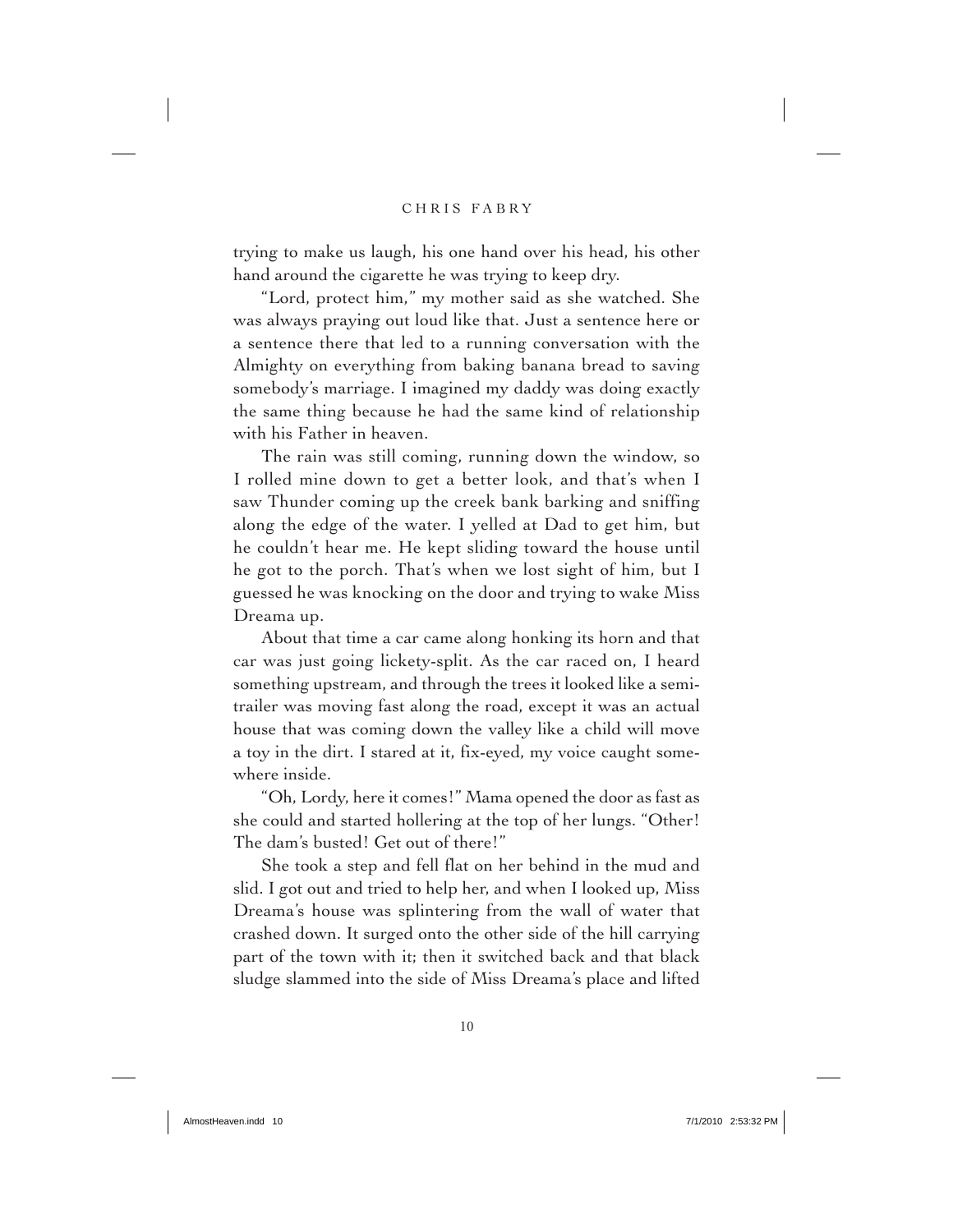it right off its foundation, turning it a little. It was then I could see my father with a little one in each arm, trying to keep his balance. Miss Dreama screamed and Mama screamed and then I couldn't hear a thing. It was like some switch just turned off. I turned away because I couldn't bear to look and caught sight of Thunder just before the black water engulfed him.

My father's face was determined and stoic as he tried to step off the porch while the house moved, but it was swirling fast, like the house in *The Wizard of Oz*. It was all he could do to stay upright. And I thought if he could ride it out, maybe everything would be all right. Maybe if I closed my eyes and prayed, things would be okay and the whole crew of them would step off onto dry ground. But there was nothing dry in that West Virginia valley.

Mama got up and slipped and slid back to the car. When I just stayed there, watching, she picked me up by the arm and almost tossed me into the front seat with her. She started the car and held her foot on the brake as we slid backward toward the raging water, and then I heard my own screams. The car slipped sideways and she turned the wheel sharply so we drifted straight. Miss Dreama's house was moving faster now. I glanced at my mother; she was doing all she could to stop us but we were being drawn like a magnet down. Daddy had been right to put us up near the tree line and if we had stayed there, we would have been okay, but I never blamed her for what she did. She was doing it out of instinct, out of desperate love.

The car slid down and the water met us. I call it water but it wasn't really. It was as thick as gob and just as nasty. A black mix of mud and coal sludge and trees that had been ripped from the bank moving in a torrent that only God himself could've stopped. Once it was loosed from the number three, there was nothing that was going to stop it until it reached the Guyandotte.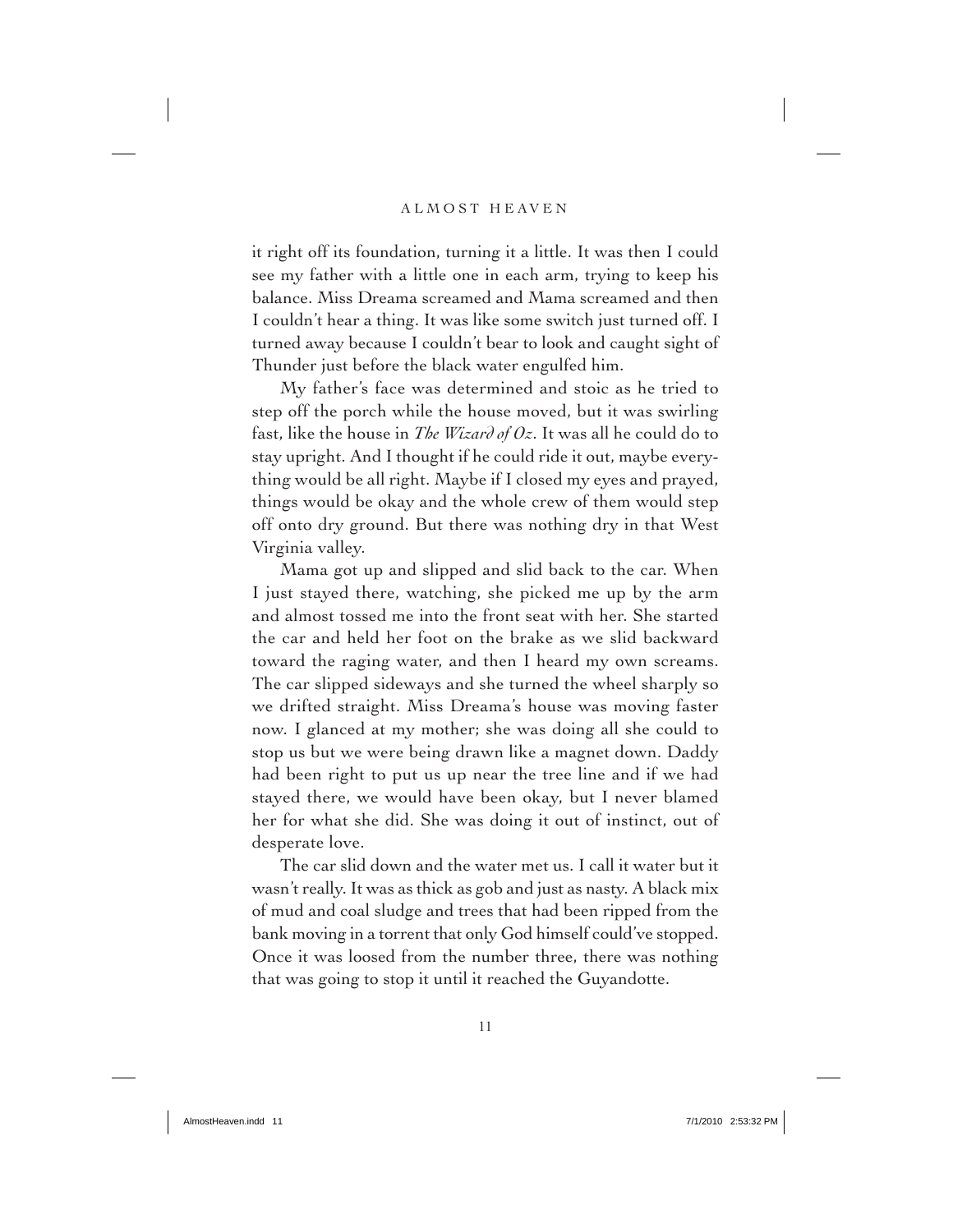The black mess was all over the window and coming in the backseat. Mama opened her door and tried to grab me, but she fell out and I was pulled back by another wave that swept over the car, caught fully in the weight of the water that treated houses and trailers like my toys. The car door closed and my birthday cake had fallen and mixed with the brackish water. I screamed for my mother, who ran along the bank—though it had been someone's backyard only a few minutes earlier. My breath came in fits, just gasps, and for a moment I thought about the preacher and the sudden destruction he had predicted.

"Help me. Help me. Mama! Help me!" I cried to God and Jesus and my mother and yelled for my daddy, but I couldn't see anymore and the coal sludge was filling up the car behind me.

The back of the car slammed into something that I later learned was a telephone pole that hadn't been swept away yet, and through the windshield I saw another house coming toward me, moving with the water like a boat. Then the car rose up like it wanted to stand on its trunk and I fell into the backseat and saw the open window. I knew right then this was my chance, my only chance to escape what was coming.

From that day to this one, when anyone asked how I survived, I have told them one story. That it was my birthday. That I didn't want to die. That something rose up inside of me that was equal to or greater than that flood, and that was the human instinct to survive. And not only did I jump out of that car into the swirling water and get to solid ground, but I grabbed my daddy's mandolin on the way out. Most people who heard me play never knew what that instrument went through. It was probably the only mandolin that survived the Buffalo Creek disaster, but I don't know that for a fact.

I was sitting in the mud, too close to the water that looked like cement, when Mama got to me. She hauled me back up the bank to safety and then collapsed in a heap, bawling and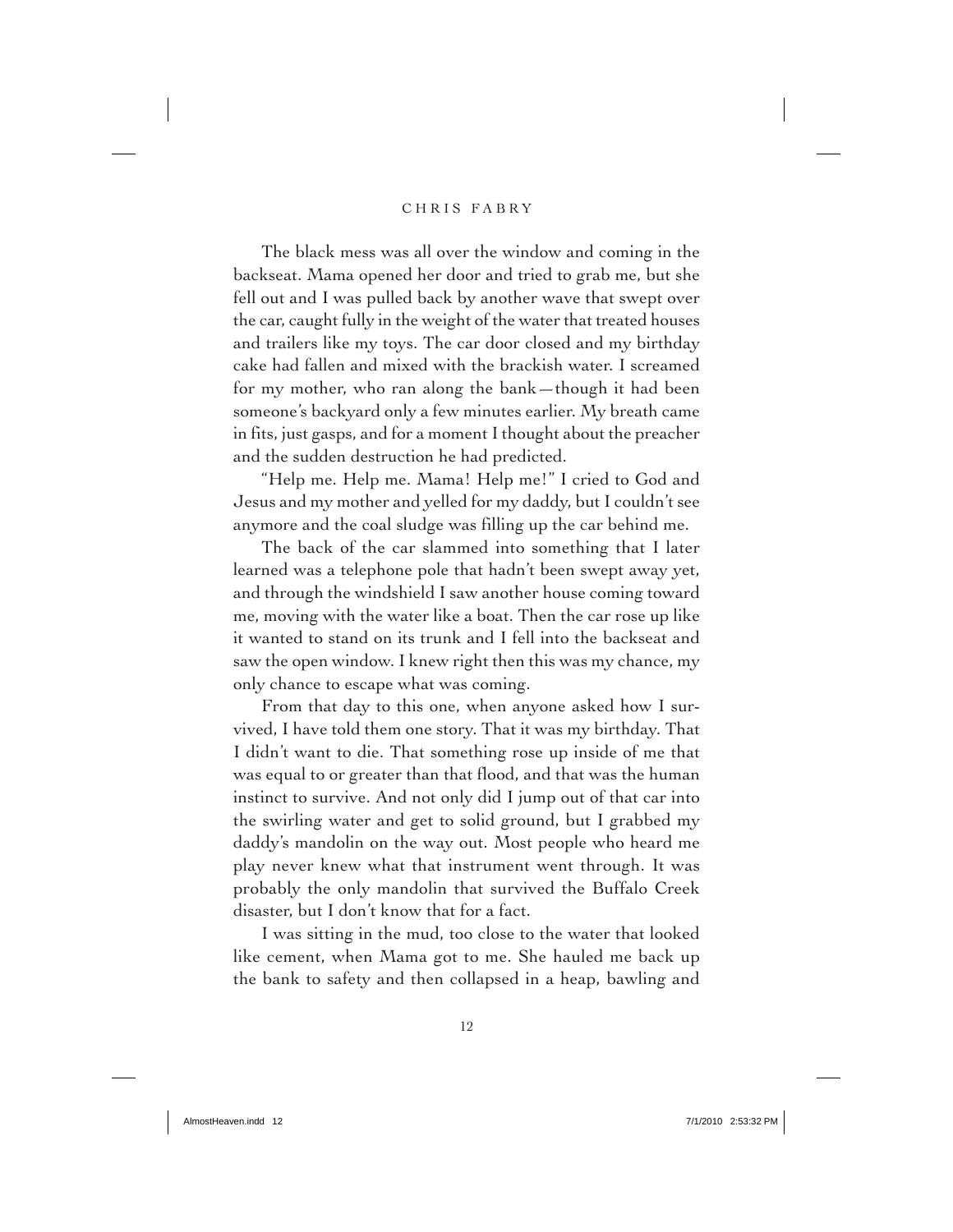rocking back and forth and saying, "I thought I had lost you. I thought I had lost you. And I prayed that the Lord wouldn't take everything."

It wasn't long after I got out of the water that a trailer smashed into our car and took the telephone pole with it and all of it went rolling down the valley like dirt rolls off a car when it's washed. It was just gravity and force and pressure doing what God intended when he made this old world. I was an eyewitness to the whole thing.



The water went down in about three hours or so, and then everybody started looking for survivors and walking through the houses that weren't smashed. Mama and I moved back up to where our house was, thinking maybe Daddy had gone there and was waiting. We didn't find him or our house. It looked like somebody just took a hand and pushed everything away. There was nothing left.

The street was mud- and coal-covered, and people were walking here and there asking if we'd seen this person or that. Some of the bodies had been found, and men made stretchers to carry them to the temporary morgue. People said the National Guard had been called out but wouldn't arrive until the next day. But everybody pitched in and did what had to be done. Hill people are like that. We take care of our own.

People invited folks into their houses. Just flung open the doors wide without a care in the world how they would make it. Some brought others in for a meal or just to sit and tell their stories. I don't know that anything helped more than talking about what had happened. Where they were when the water hit. How their cousins looked the last time they saw them. And then there were the stories of people going by in houses, standing on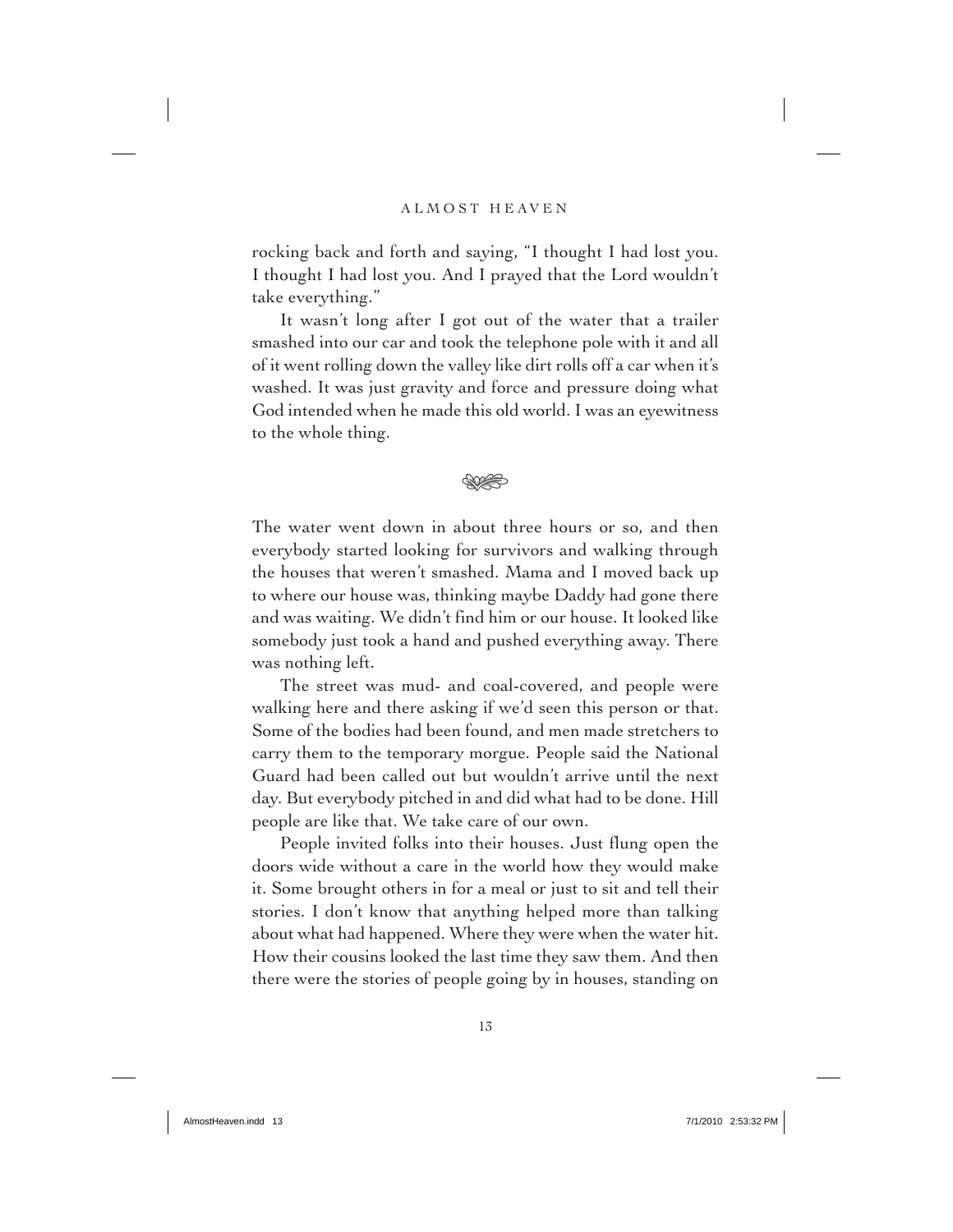roofs, just trying to survive the surge. Those were the hardest for me because I remembered my daddy.

We worked our way to the school, hoping to find him there. We passed what looked like our car raised up on a twenty-foot pile of debris. I could only see the underside of it and the top was smashed in. I couldn't tell if it was ours or not, and anyway it didn't make much sense to guess.

The two of us wandered into the school, and when Mama saw her friends, they just fell into each other's arms and cried. I stood back, watching and wondering what we were going to do. We didn't have a house. Our car was gone. We only had the clothes on our backs and that mandolin.

It was late that afternoon when we finally had something to eat put in front of us, but neither of us was hungry. Every time somebody walked in the front door, Mama would jump. Whoever it was got an earful of questions. She'd say Daddy's name and then repeat it: "Other Alexander Allman." She'd tell them the mine he worked in and that he had a tattoo of an eagle on his right shoulder.

We slept on cots in the gymnasium that night. There was a lot of coffee and talking until late at night, and then the crying started. Mothers crying for their babies. Husbands crying for their wives. Children crying for their parents. Just a whole mass of humanity trying to get through. One man was interviewed by the TV news, and he said he was sorry God had allowed him to live to see what he did.

A lot of people were coming in and out, exhausted from all the searching. I fell asleep and my father came to me in his miner's hat, his face black with coal dust. He had marks on his face and neck where he'd been hit by tree limbs and rocks.

"Where were you, Daddy?" I cried. "What happened?"

Just like that, he was gone and I woke up with the most awful feeling, crying out for him. Mama was there to hush me,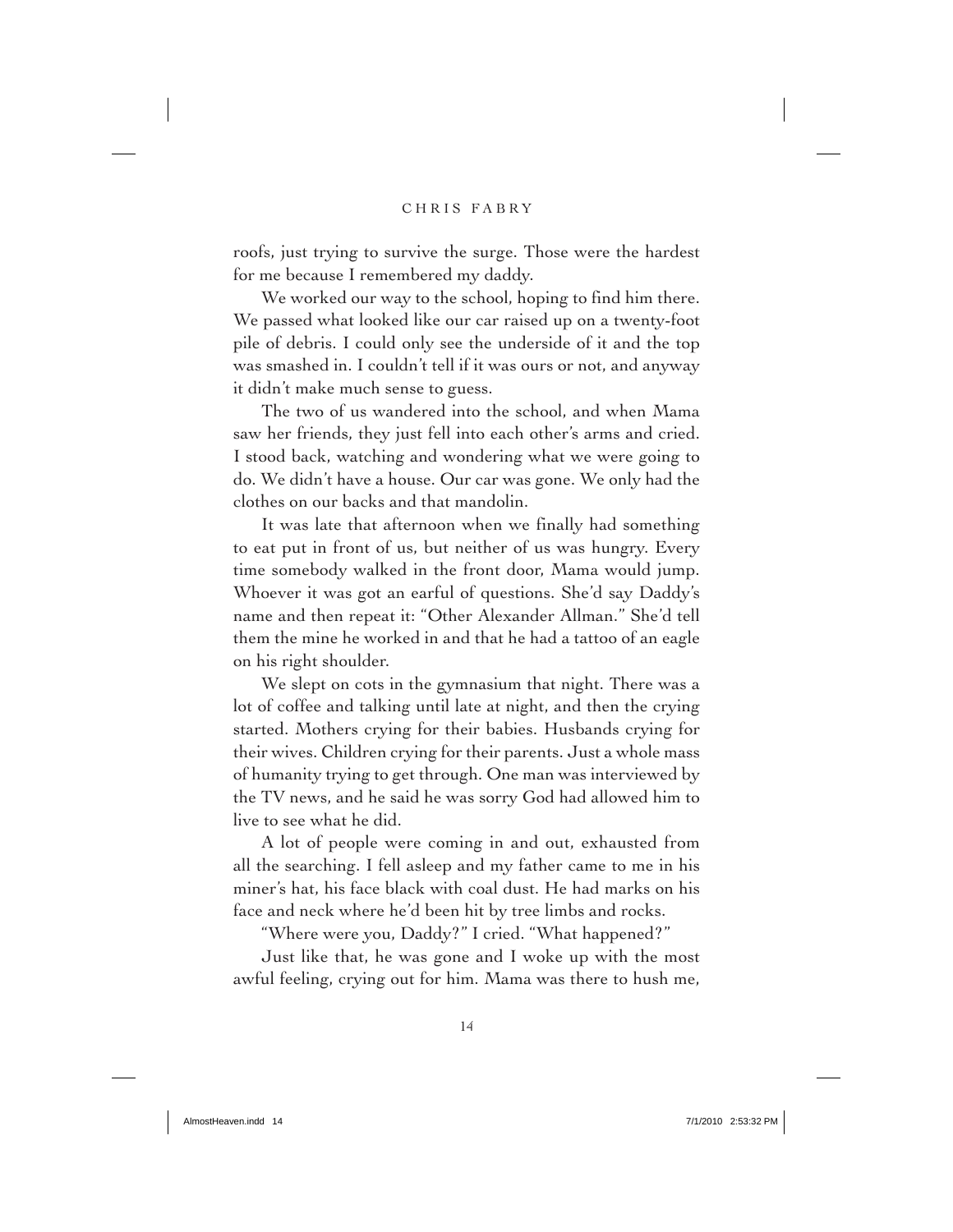saying it was okay. I looked around and others were staring. I just held on to her.



The next day the National Guard came, and they were pulling bodies out of the creek and out from under houses and even out of trees. It seems odd to say that, but the wall of water was that high. It lifted people right up into the trees and left them. There was a church that was moved off its foundation and plopped down a long way from where it used to be, and everybody said wasn't that like God to leave a house of worship alone. But what we didn't know was there was somebody underneath it they found a while later.

I knew my daddy was somewhere in that list of victims, just another body in a stack of people they brought in bags and on stretchers. I didn't want to see him that way. I wanted to keep thinking of him in the good way, him teaching me about the mandolin or holding my hand as we walked to the company store. But the picture that kept coming back was him on Miss Dreama's porch holding those kids and trying to get to safety.

We walked around like zombies all day, and then here came some trucks with clothes and blankets and big boxes filled with cans of Spam and other food and water. I lost all my appetite for Spam about then.

That night there was talk of when the funerals would start. Our pastor came and Mama hugged him and he was in just as bad a shape as we were.

"The Lord has a purpose in this," the pastor said. "For the life of me, I don't know what it is, but I know my Redeemer liveth. And heaven is a more beautiful place because of all these good people who are there."

"Is my daddy there?" I asked.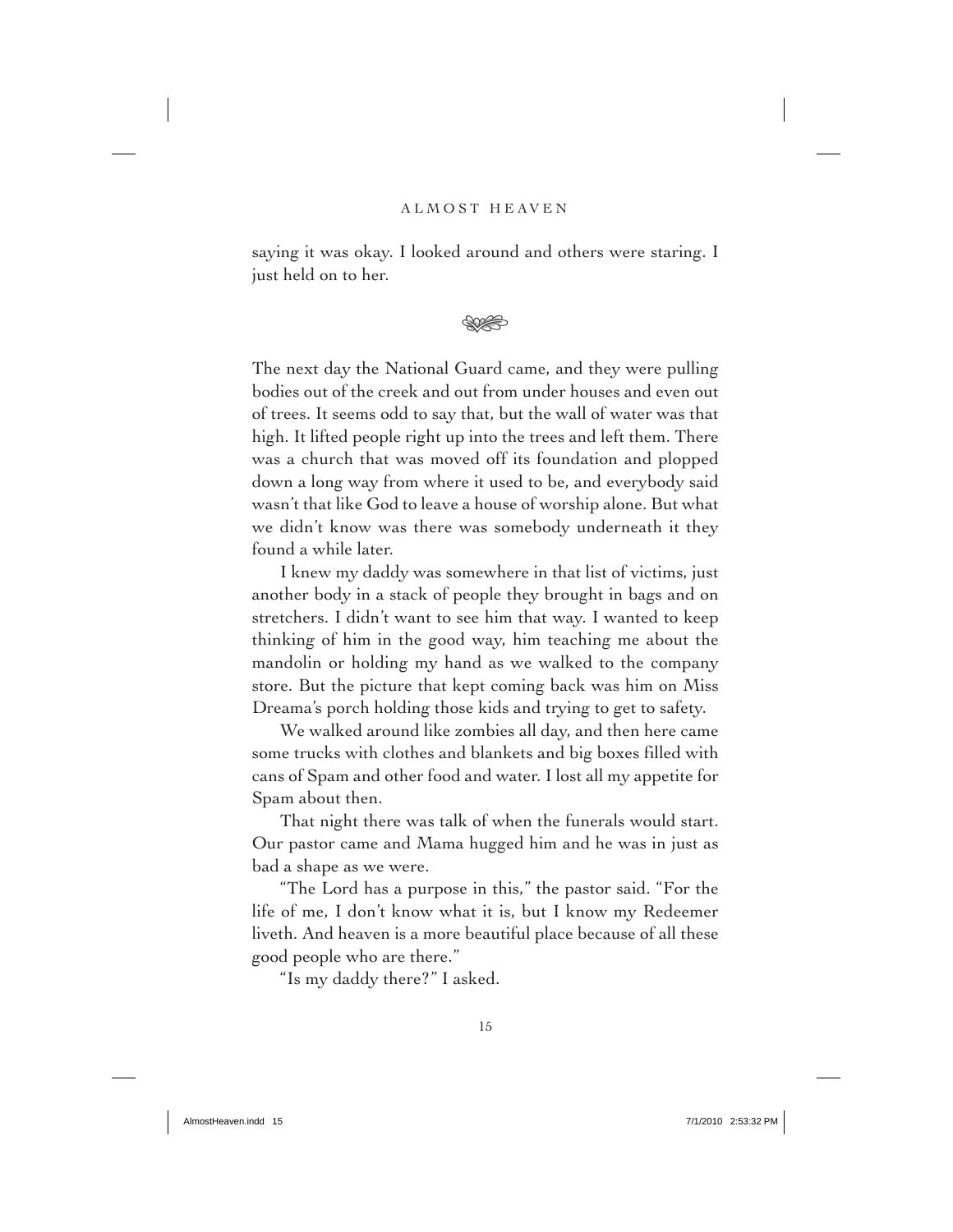The man's face was as wrinkled as a paper sack after lunch. "Billy, if your daddy got caught in the flood and died, I know for sure where he is. He's praising Jesus in the presence of God and the angels. You don't have to worry about that."

"Is that what happens when you die?" I said in a shaky voice. I was thinking about the kids in my class who wouldn't be there next week. "You don't go floating off somewhere and stay around in the air; you just go on to heaven?"

"Absent from the body is present with the Lord," he said. I could tell it was something he had memorized because it came out stiff and cold. I knew he couldn't help it. He was suffering right along with us.

When he started talking about Daddy and what a good man he was, that sent Mama into a fit of bawling, and I followed her. He said he was sorry, but Mama said not to be. That we needed to remember. And that there was still a chance, as long as he hadn't been found.

"They found one little baby stuck in a hole up the holler," the pastor said. "It's a plain miracle is what it is. And God ain't done yet, son."

I wished that baby were my father, but I was still glad for the little guy. The pastor asked us if we wanted to come back to the parsonage, that it hadn't been touched by the water, and Mama said it would be better for us to wait at the school, in case any word came.

After the pastor left, she went off in the corner to talk with some women and they'd get to crying and I didn't want to bother her, but I was scared to be alone. All night the trucks and machines rolled in, so we didn't get much sleep, but who can sleep when you have lost everything?

A man in uniform showed up about daybreak and asked in a big voice if there was an Arlene Allman staying there. She hurried to the door and next thing I saw, she was on the floor, on her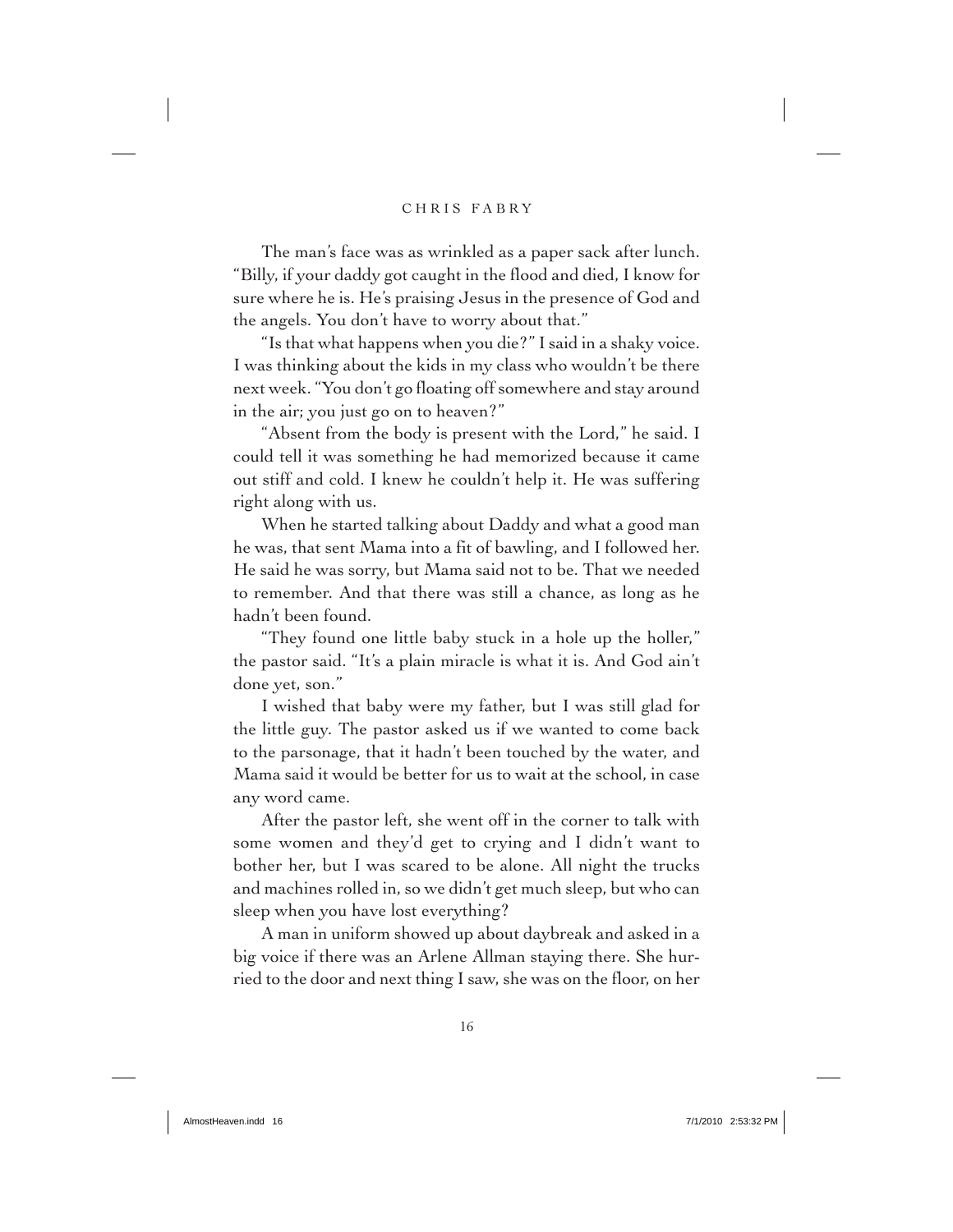knees, one hand raised up over her head like I've seen her do in church, just crying and saying, "Jesus, Jesus."

I had been praying to Jesus that Daddy would make it out somehow, but I knew in my heart right then that he was gone. A cold shiver shot down my soul that made me think of what it would be like living without him. I had it planned out that Mama would sleep in her room and I would stay in mine and we'd just go on like other people do when someone is killed in a mine explosion or a cave-in. Then I remembered that our house was gone and so was our car and we were wearing the only clothes we owned.

Mama stayed with the man a few minutes getting information on a sheet of paper, then collected herself and came over and knelt in front of my cot. The dam had burst on her and the tears just flowed and it didn't seem they were ever going to stop. Then I saw something in her face—a spark, I guess. Something that told me to hope.

"Billy, listen to me," she said. "Your daddy's alive. He's not dead; he's alive."

She kind of shook me because I guess my mouth was open and nothing came out. She said something about him being pulled out of the creek and taken to a hospital. Unconscious at first. Then he spoke up and gave them his wife's name and his son's name. She pointed at the paper that listed the name of the hospital. The Guard people were going to try and get us over there, but they were dealing with other injured people and all that came with the cleanup. And there was a lot of that to do.

"He's there waiting for us. They're going to get him all better, so you don't have to worry. Jesus was taking care of him all this time and we didn't even know it."

I managed to say something finally. "What happened?"

"We don't know. But somebody pulled him out of the mud and saved his life. Some good neighbor who was at the right place at the right time."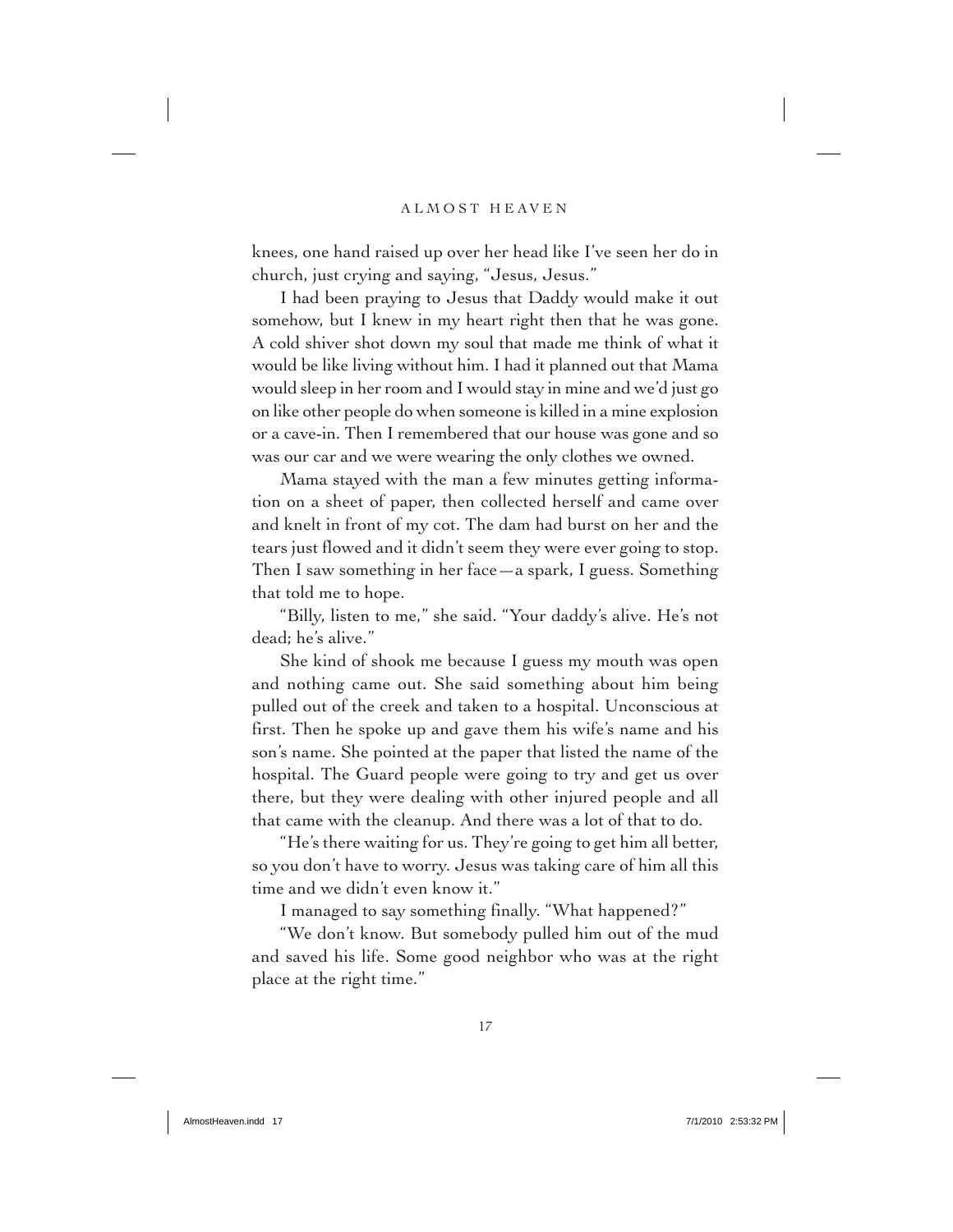All I could do was hug her and hang on because even though it was good news, I didn't know whether to believe it or not. Until I could actually hold his big, calloused hand, there was part of me that couldn't believe.

"Your daddy is going to be so proud of you," Mama said.

I picked up the mandolin and held it tight to my chest, rubbing the front of it and hoping it was true and not some cruel joke. That news was like getting Lazarus back from the dead, and to this day I still remember the sight of him, wrapped up in bandages, his arm in a sling, gauze over the eye that got gouged out and scrapes all over his face, lying there in the hospital bed watching *I Love Lucy*, except he wasn't watching; it was the fellow next to him watching. I was still holding the mandolin when I hugged him, and the nurse had to pry me off there because she had to take blood or give him a shot or something.

"Thunder didn't make it, did he, Daddy?" I said.

"I reckon he didn't, Son. But he knew there was something coming, didn't he?"

I nodded.

"He was a faithful dog to the end, but that water was too much for him. But the Lord saw us through it."

"What happened to the people in Miss Dreama's house?" I said.

Mama looked kind of sad at me like I hadn't obeyed her, but I couldn't help it.

Daddy looked down at the covers and sort of smoothed out the sheet a little bit, and a big old tear formed in the one eye that wasn't covered. "It was just awful, Son. I don't expect I'll ever be able to take it all in. It's just tragical."

"Did they make it?" I choked. "Those two little girls?"

He shook his head and looked at Mama. "I don't see how they could have. When we got close to the bank, I jumped down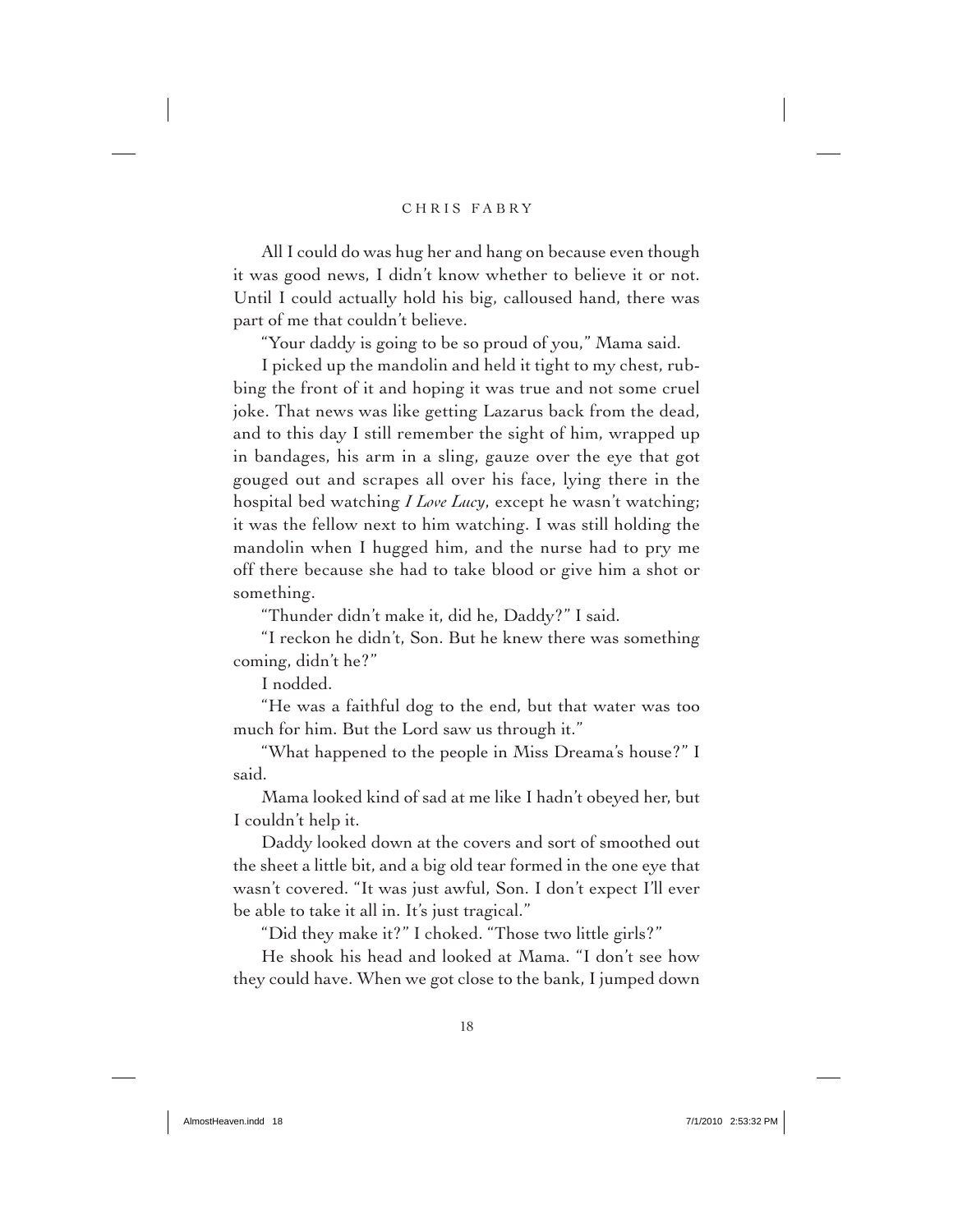into the sludge and the mess but I couldn't hold on. The current was too strong. I never should have made it out myself, but God must have something more for me to do, I reckon."

Mama's mouth started giving way, her chin puckering. "They found them in the creek, down past the railroad trestle. All of them together except the littlest one. They haven't found her yet."

She put her head down on the bed, and Daddy put his bandaged arm around her and tried to pat her. There with the people on the TV laughing at something Lucy said, my mother and father had their most honest conversation I ever heard.

"I didn't mean for you to get hurt," Mama said. "I just wanted Dreama to know. The last thing in the world I wanted to happen was to see you get hurt."

"Arlene, you listen to me. There wasn't nothing going to stop that water once it made up its mind to come down that valley. You were looking out for your neighbors as you would yourself. I'm just glad you stayed on high ground."

Mama looked up at me, and I knew we were going to keep our secret from him. I knew he was not in a state to hear the truth. So I kept quiet. It was some time before he heard about the car and how I was stuck in there alone. It liked to kill him when he saw how damaged it was, and it wasn't long after that we moved out of the creek.

But all of that time, from my tenth birthday until the day he died, I never told him what really happened in the car. I told Mama and Daddy what I have written here before, and that is, I just got up enough nerve to jump. But that is not the truth.

My first reaction was not to believe what happened. I was scared that I had made it up. In a little boy's mind it's possible to get the truth mixed up with the make-believe. After I decided I couldn't make up something like that, I was scared that people would think I was uppity. That they would figure I thought I was something special.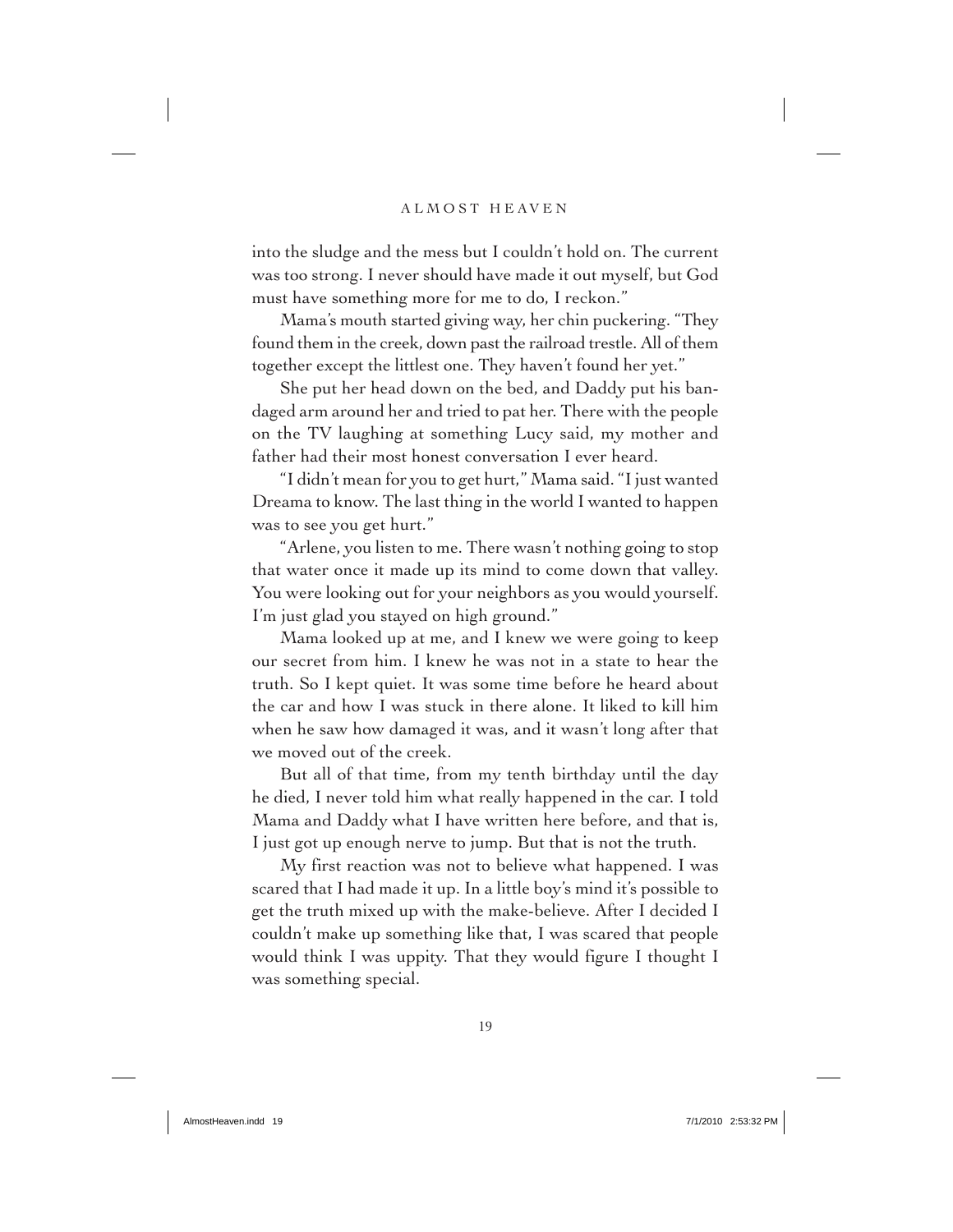But if you want to know the truth about how I got out of that car, I'll tell you.

After Mama slipped out and I was by myself, it was like the world went into slow motion, like one of those old movies of the Kennedy assassination. The black water poured through the back window as a wave came over the car.

I cried out to my mama and to Jesus and my daddy. I had to tell myself to breathe because it was the scariest thing I've ever seen. We hit the telephone pole, and the windshield cleared enough for me to see another house coming toward me. That's when the car rose up and I fell into the backseat.

And this is where my story changes, because I did not see an open window and know this was my chance to escape. I did not pull myself up by any kind of courage or will. There was nothing that rose up in me that was greater than the floodwaters. Like the 125 others who died that day, I would have drowned or been crushed in that backseat if I had been left to my own devices. I did not jump out of that car and I certainly didn't grab my daddy's mandolin.

With the swirling waters around me, thick as a coal milk shake, I was *lifted* out of that car. By some force of nature or the supernatural. Or maybe it was love that lifted me like a helpless little baby out of that window and placed me on the ground where my mama found me. And right beside me was my daddy's mandolin.

Now that may sound far-fetched to you, and if you think I am touched in the head, you can stop all the speculating because I'm as sane as anybody. But I'm telling you, as sure as I sit here and write this, I had no hope of living and I went from the backseat of that car to being on the ground just as fast as you can blink your eyes. I was another dead body in a car about to be smashed. But by some miracle I wound up alive alongside a river of death. Me and an old mandolin. How can you make people understand a thing like that?